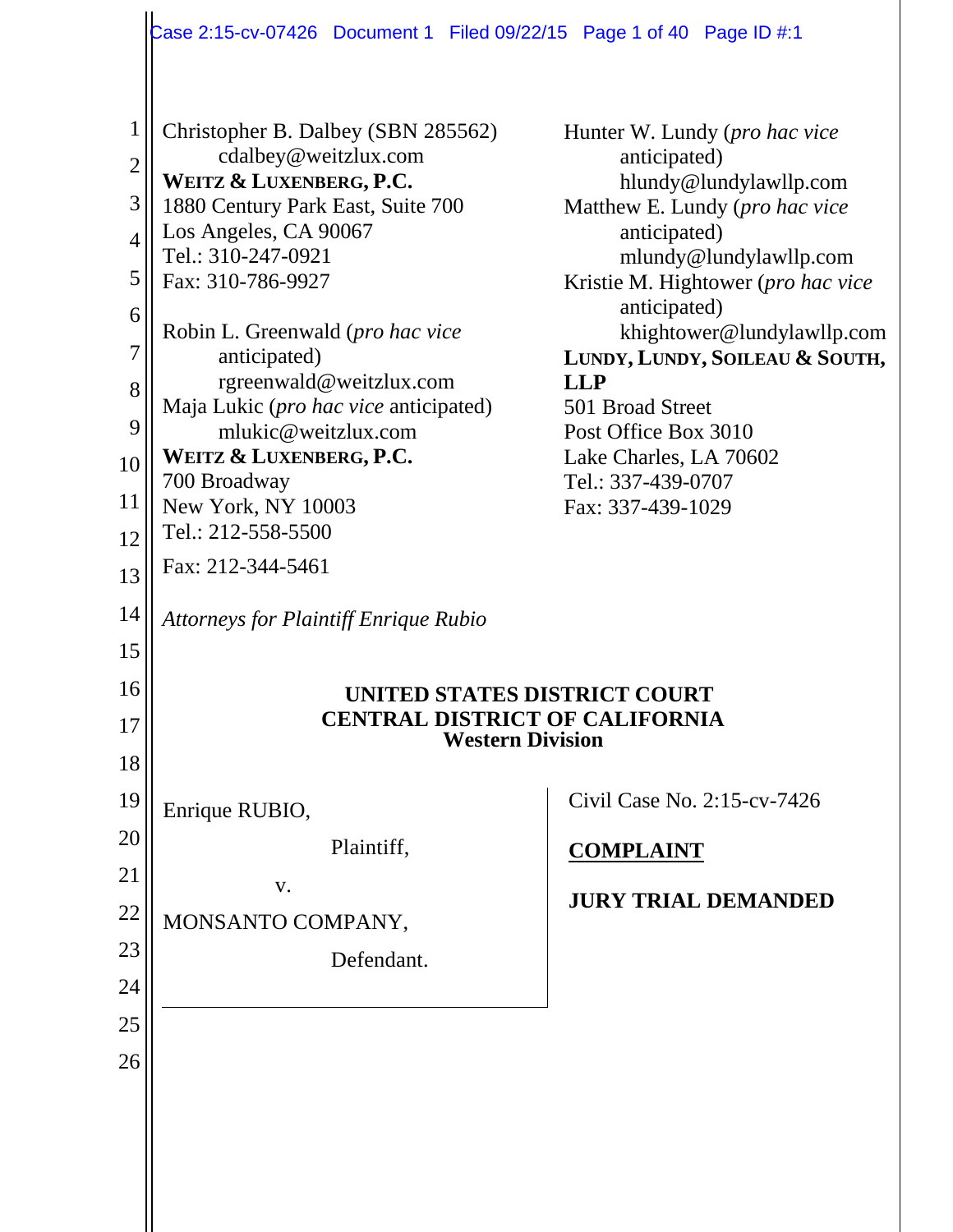### **INTRODUCTION**

2 3 4 5 6 7 8 9 10 11 12 13 14 15 16 17 1. In 1970, Defendant Monsanto Company, Inc. discovered the herbicidal properties of glyphosate and began marketing it in products in 1974 under the brand name Roundup<sup>®</sup>. Roundup<sup>®</sup> is a non-selective herbicide used to kill weeds that commonly compete with the growing of crops. By 2001, glyphosate had become the most-used active ingredient in American agriculture with 85–90 millions of pounds used annually. That number grew to 185 million pounds by  $2007<sup>1</sup>$  As of 2013, glyphosate was the world's most widely used herbicide. 2. Monsanto is a multinational agricultural biotechnology corporation based in St. Louis, Missouri. It is the world's leading producer of glyphosate. As of 2009, Monsanto was the world's leading producer of seeds, accounting for 27% of the world seed market.<sup>2</sup> The majority of these seeds are of the Roundup Ready<sup>®</sup> brand. The stated advantage of Roundup Ready® crops is that they substantially improve a farmer's ability to control weeds, since glyphosate can be sprayed in the fields during the growing season without harming their crops. In 2010, an estimated 70% of corn and cotton, and 90% of soybean fields in the United States were Roundup Ready<sup>® 3</sup>

18

19

20 21 1 Arthur Grube et al., U.S. Environmental Protection Agency, *Pesticides Industry Sales and Usage, 2006–2007 Market Estimates* 14 (2011), *available at* http://www.epa.gov/pesticides/pestsales/07pestsales/market\_estimates2007.pdf.

22 23 24 <sup>2</sup> ETC Group, *Who Will Control the Green Economy?* 22 (2011), *available at* http://www.etcgroup.org/files/publication/pdf\_file/ETC\_wwctge\_4web\_Dec2011.p df.

25 26 <sup>3</sup> William Neuman & Andrew Pollack, *Farmers Cope With Roundup-Resistant Weeds*, N.Y. Times, May 3, 2010, *available at* http://www.nytimes.com/2010/05/04/business/energyenvironment/04weed.html?pagewan.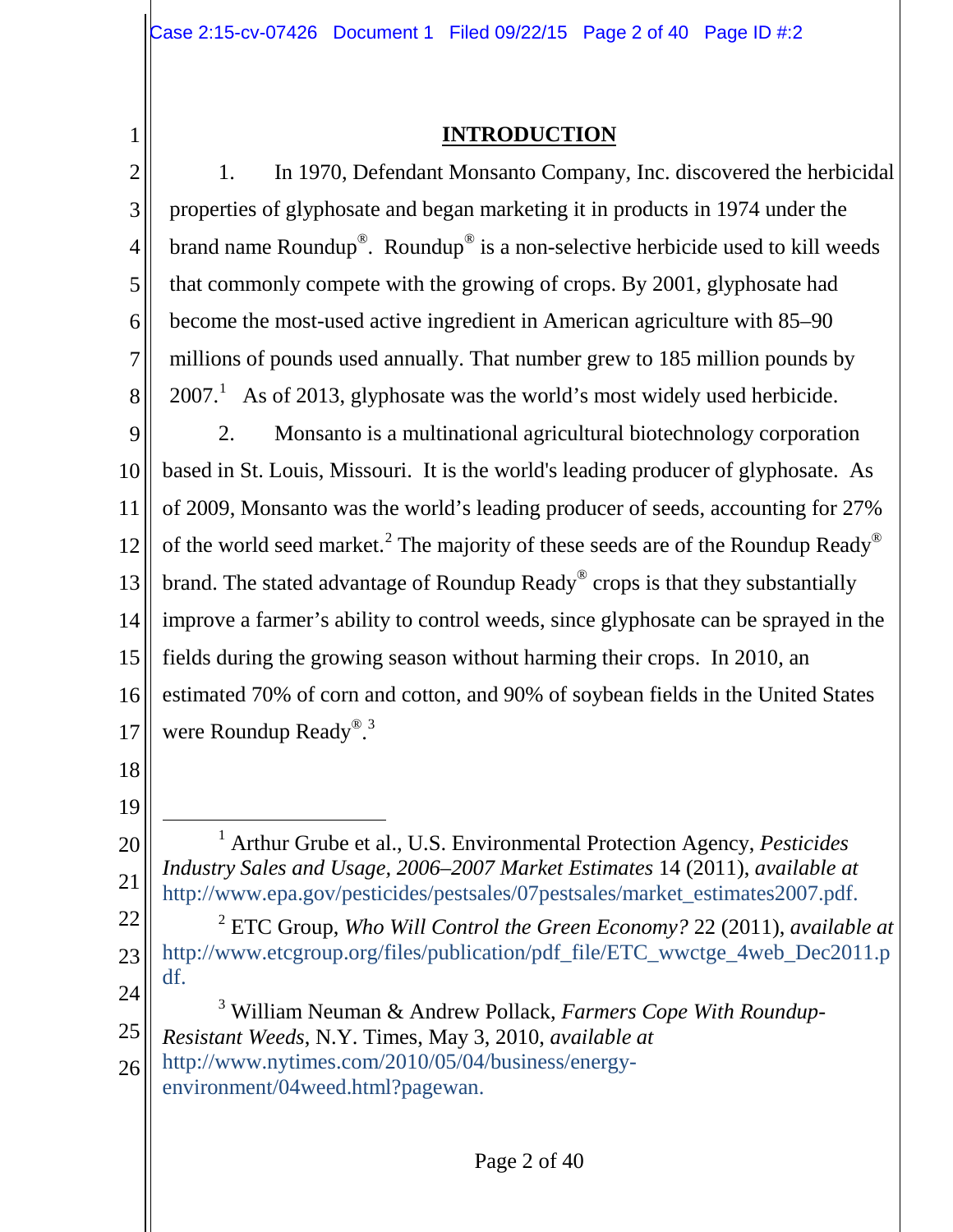| $\mathbf{1}$   | Monsanto's glyphosate products are registered in 130 countries and<br>3.                                               |
|----------------|------------------------------------------------------------------------------------------------------------------------|
| 2              | approved for use on over 100 different crops. <sup>4</sup> They are ubiquitous in the                                  |
| $\overline{3}$ | environment. Numerous studies confirm that glyphosate is found in rivers, streams,                                     |
| $\overline{4}$ | and groundwater in agricultural areas where Roundup <sup>®</sup> is used <sup>5</sup> . It has been found              |
| $5$            | in food <sup>6</sup> , in the urine of agricultural workers <sup>7</sup> <sup>8</sup> , and even in the urine of urban |
| 6 <sup>1</sup> | dwellers who are not in direct contact with glyphosate. <sup>9</sup>                                                   |
| 7 <sup>1</sup> | On March 20, 2015, the International Agency for Research on Cancer<br>4.                                               |
| 8              | ("IARC"), an agency of the World Health Organization ("WHO"), issued an                                                |
| 9              | evaluation of several herbicides, including glyphosate. That evaluation was based,                                     |

- 10
- 11 12 13 4 Monsanto, *Backgrounder-History of Monsanto's Glyphosate Herbicides* (Sep. 2, 2015), http://www.monsanto.com/products/documents/glyphosatebackground-materials/back\_history.pdf.
- 14 15 16 <sup>5</sup> *See* U.S. Geological Survey, *USGS Technical Announcement: Widely Used Herbicide Commonly Found in Rain and Streams in the Mississippi River Basin* (2011), *available at* http://www.usgs.gov/newsroom/article.asp?ID=2909; *see also*  U.S. Envtl. Prot. Agency, *Technical Factsheet on: Glyphosate*, *available at* http://www.epa.gov/safewater/pdfs/factsheets/soc/tech/glyphosa.pdf.
- 17 18 <sup>6</sup> Thomas Bohn et al., *Compositional Differences in Soybeans on the Market: Glyphosate Accumulates in Roundup Ready GM Soybeans*, 153 Food Chemistry 207 (2013), *available at*
- 19 http://www.sciencedirect.com/science/article/pii/S0308814613019201.
- 20 21 <sup>7</sup> John F. Acquavella et al., *Glyphosate Biomonitoring for Farmers and Their Families: Results from the Farm Family Exposure Study*, 112(3) Environmental Health Perspectives 321 (2004), *available at*
- 22 http://www.ncbi.nlm.nih.gov/pmc/articles/PMC1241861/.
- 23 24 <sup>8</sup> Kathryn Z. Guyton et al., *Carcinogenicity of Tetrachlorvinphos, Parathion, Malathion, Diazinon & Glyphosate*, 112 IARC Monographs 76, section 5.4 (2015), *available at* http://dx.doi.org/10.1016/S1470-2045(15)70134-8.
- 25 26 <sup>9</sup> Dirk Brändli & Sandra Reinacher, *Herbicides found in Human Urine*, 1 Ithaka Journal 270 (2012), *available at* http://www.ithakajournal.net/druckversionen/e052012-herbicides-urine.pdf.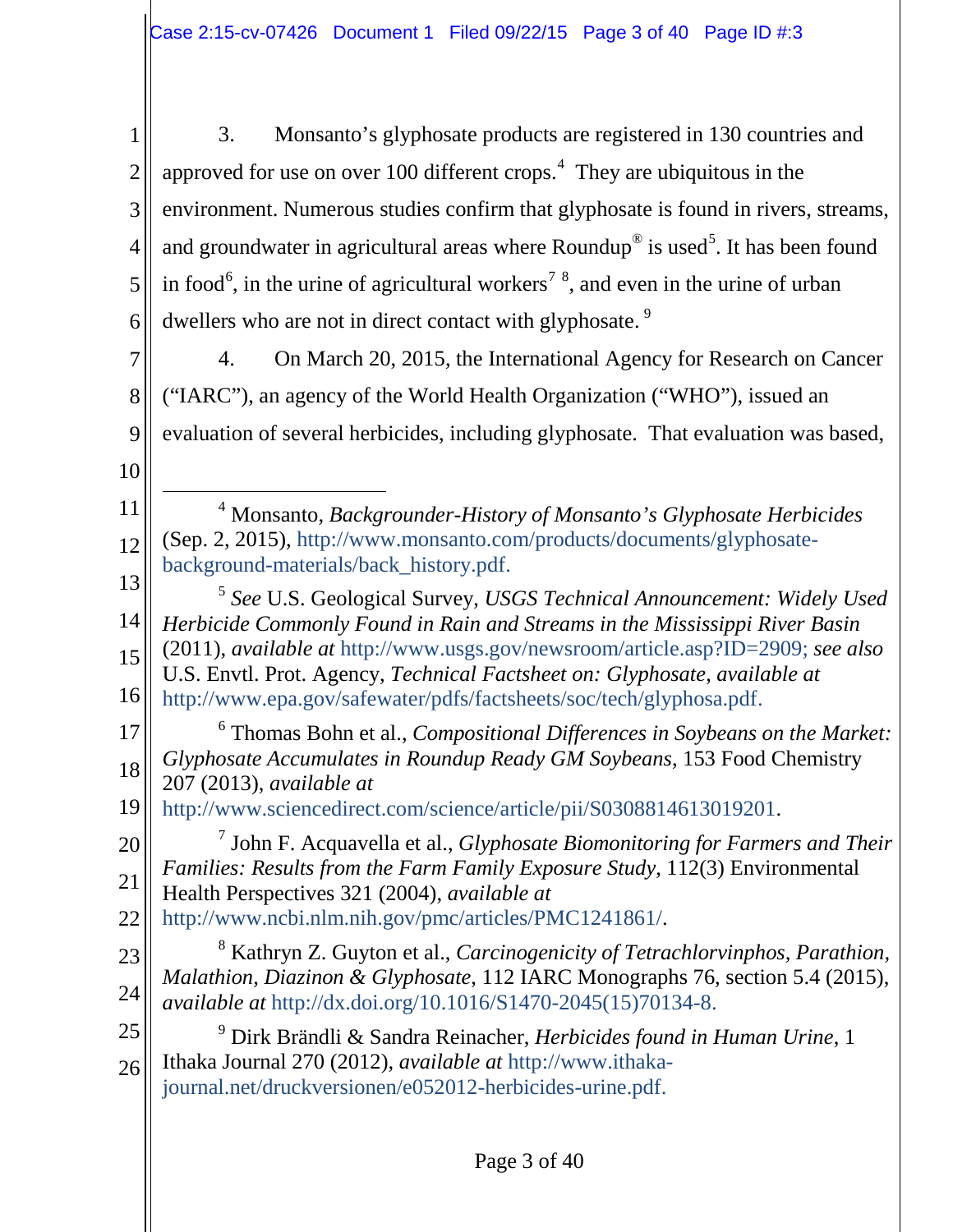1 2 in part, on studies of exposures to glyphosate in several countries around the world, and it traces the health implications from exposure to glyphosate since 2001.

3 4 5 5. On July 29, 2015, IARC issued the formal monograph relating to glyphosate. In that monograph, the IARC Working Group provides a thorough review of the numerous studies and data relating to glyphosate exposure in humans.

6 7 8 9 10 11 6. The IARC Working Group classified glyphosate as a Group 2A herbicide, which means that it is probably carcinogenic to humans. The IARC Working Group concluded that the cancers most associated with glyphosate exposure are non-Hodgkin lymphoma and other haematopoietic cancers, including lymphocytic lymphoma/chronic lymphocytic leukemia, B-cell lymphoma, and multiple myeloma.<sup>10</sup>

12 13 7. The IARC evaluation is significant. It confirms what has been believed for years: that glyphosate is toxic to humans.

14 15 16 17 18 8. Nevertheless, Monsanto, since it began selling Roundup®, has represented it as safe to humans and the environment. Indeed, Monsanto has repeatedly proclaimed and continues to proclaim to the world, and particularly to United States consumers, that glyphosate-based herbicides, including Roundup®, create no unreasonable risks to human health or to the environment.

- 19
- 20

### **JURISDICTION AND VENUE**

21 22 23 24 9. Federal diversity jurisdiction in this Court is proper under 28 U.S.C. § 1332 because Plaintiff Enrique Rubio is a citizen of a different state from the Defendant Monsanto Company's states of citizenship, and the aggregate amount in controversy exceeds \$75,000, exclusive of interest and costs.

25 26

 10 *See* Guyton et al., *Carcinogenicity of Tetrachlorvinphos, Parathion, Malathion, Diazinon & Glyphosate*, *supra.*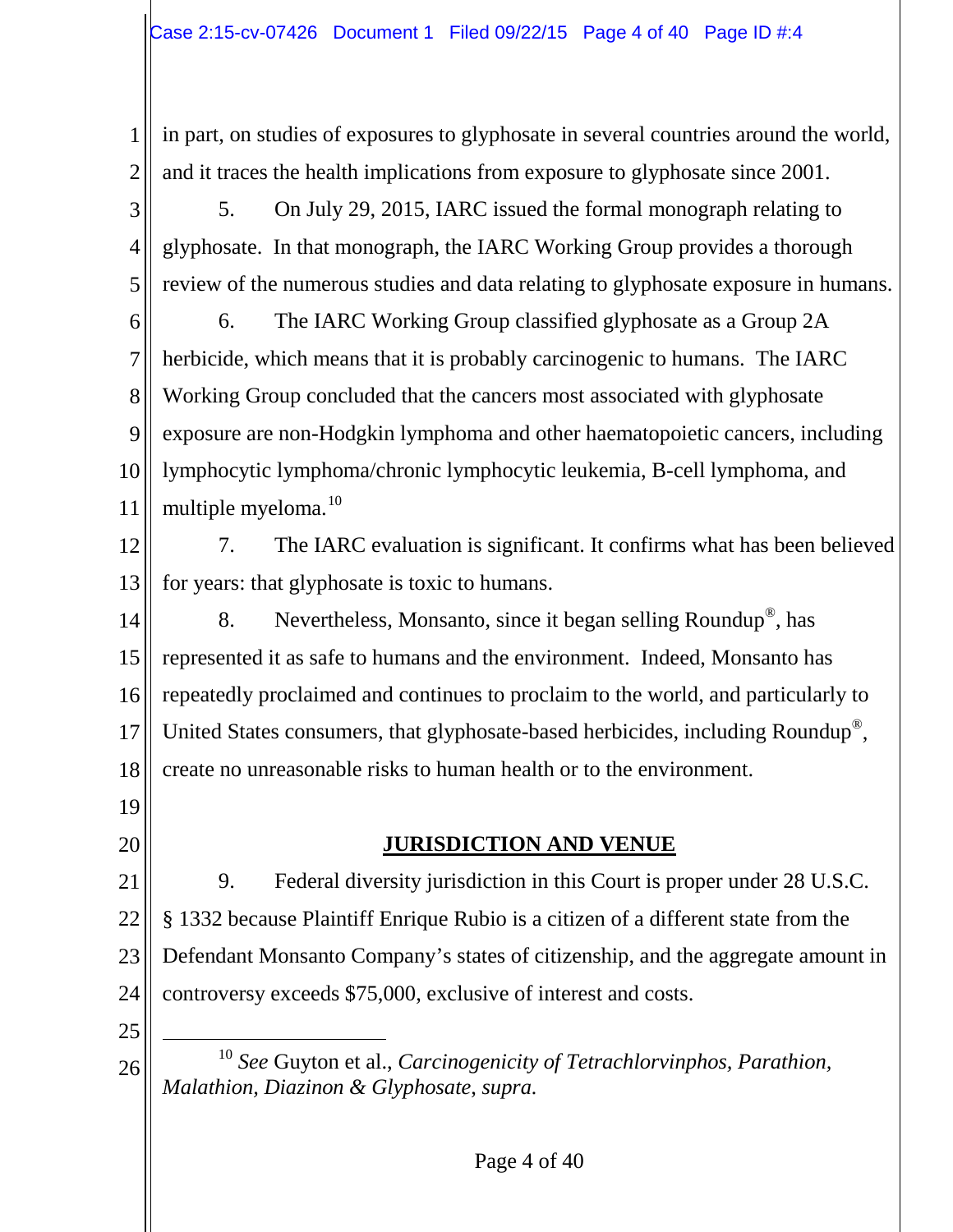| 1              | This Court has personal jurisdiction over Monsanto under C.C.P.<br>10.                       |
|----------------|----------------------------------------------------------------------------------------------|
| $\overline{2}$ | $\S$ 410, because Monsanto knows or should have known that its Roundup <sup>®</sup> products |
| 3              | are sold throughout the State of California, and, more specifically, caused                  |
| $\overline{4}$ | Roundup <sup>®</sup> to be sold to Plaintiff's employer in the State of California.          |
| 5              | In addition, Monsanto maintains sufficient contacts with the State of<br>11.                 |
| 6              | California such that this Court's exercise of personal jurisdiction over it does not         |
| 7              | offend traditional notions of fair play and substantial justice.                             |
| 8              | Venue is proper within this District under 28 U.S.C. § 1391 because a<br>12.                 |
| 9              | substantial part of the events and omissions giving rise to the claims asserted in this      |
| 10             | Complaint occurred in this District. Further, Monsanto, as a corporate entity, is            |
| 11             | deemed to reside in any judicial district in which it is subject to personal                 |
| 12             | jurisdiction.                                                                                |
| 13             |                                                                                              |
| 14             | <b>THE PARTIES</b>                                                                           |
| 15             | <b>Plaintiff</b>                                                                             |
| 16             | Plaintiff Enrique Rubio resides in Pueblo, Colorado. On information<br>13.                   |
| 17             | and belief, Mr. Rubio was exposed to Roundup <sup>®</sup> in Oregon from around 1986 to      |
| 18             | 1988, where he picked vegetables, and in Fillmore, California from in or around              |
| 19             | 1988 through 1993. On information and belief, Mr. Rubio was again exposed to                 |
| 20             | Roundup <sup>®</sup> in El Paso, Texas, from in or around 1993 through 1995.                 |
| 21             | <b>Defendant</b>                                                                             |
| 22             | Defendant Monsanto Company ("Monsanto") is a Delaware<br>14.                                 |
| 23             | corporation with its headquarters and principal place of business in St. Louis,              |
| 24             | Missouri.                                                                                    |
| 25             |                                                                                              |
| 26             |                                                                                              |
|                |                                                                                              |
|                | Page 5 of 40                                                                                 |
|                |                                                                                              |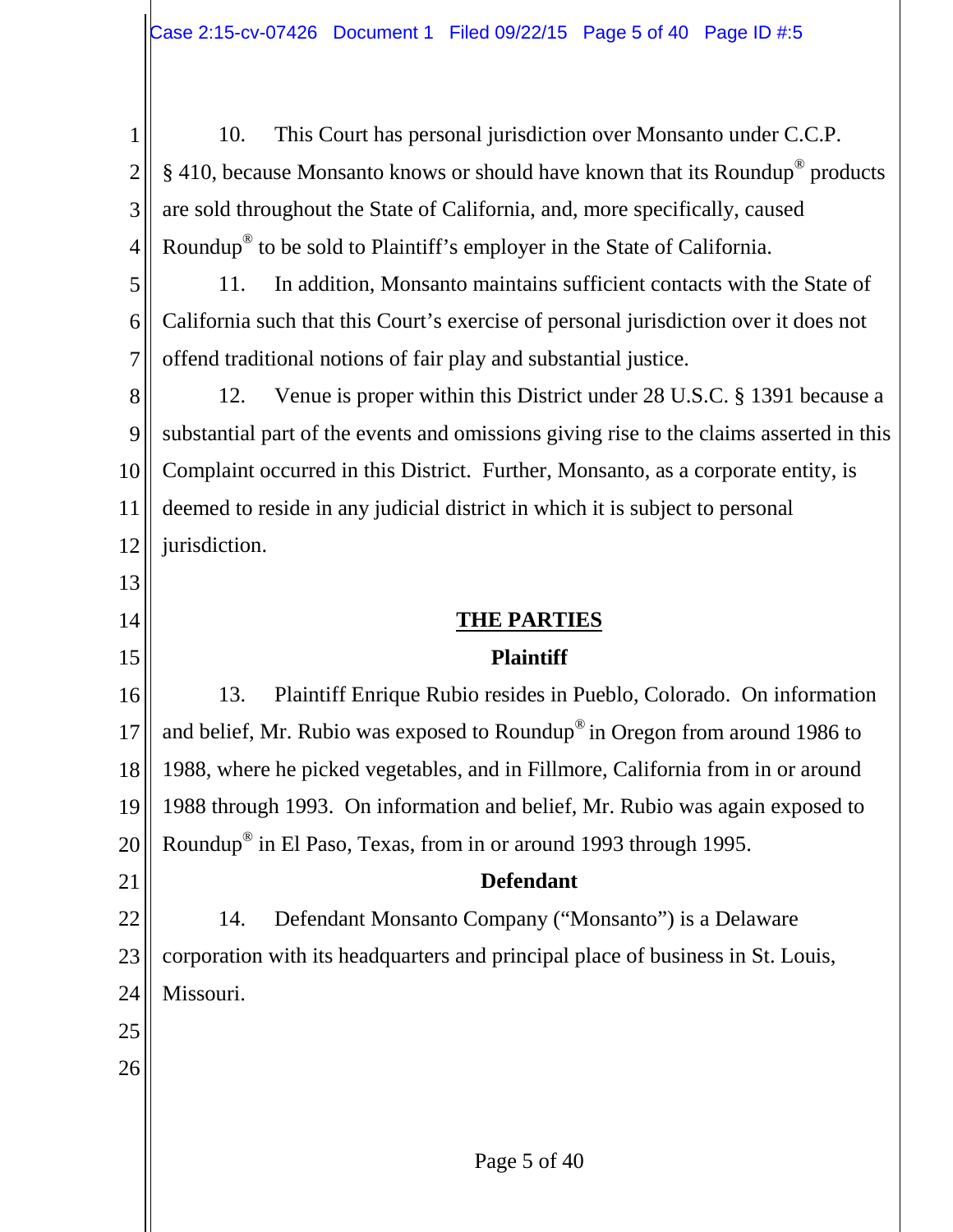1 2 3 15. At all times relevant to this complaint, Monsanto was the entity that discovered the herbicidal properties of glyphosate and the manufacturer of Roundup®.

### **FACTS**

5 6 16. Glyphosate is a broad-spectrum, non-selective herbicide used in a wide variety of herbicidal products around the world.

7 8 9 10 11 12 17. Plants treated with glyphosate translocate the systemic herbicide to their roots, shoot regions and fruit, where it interferes with the plant's ability to form aromatic amino acids necessary for protein synthesis. Treated plants generally die within two to three days. Because plants absorb glyphosate, it cannot be completely removed by washing or peeling produce or by milling, baking, or brewing grains.

13 14 15 16 17 18 19 20 21 22 23 24 25 18. For nearly 40 years, farms across the world have used Roundup<sup>®</sup> without knowing of the dangers its use poses. That is because when Monsanto first introduced Roundup®, it touted glyphosate as a technological breakthrough: it could kill almost every weed without causing harm either to people or to the environment. Of course, history has shown that not to be true. According to the WHO, the main chemical ingredient of Roundup®—glyphosate—is a probable cause of cancer. Those most at risk are farm workers and other individuals with workplace exposure to Roundup®, such as workers in garden centers, nurseries, and landscapers. Agricultural workers are, once again, victims of corporate greed. Monsanto assured the public that Roundup® was harmless. In order to prove this, Monsanto championed falsified data and attacked legitimate studies that revealed its dangers. Monsanto led a prolonged campaign of misinformation to convince government agencies, farmers and the general population that Roundup® was safe.

26

4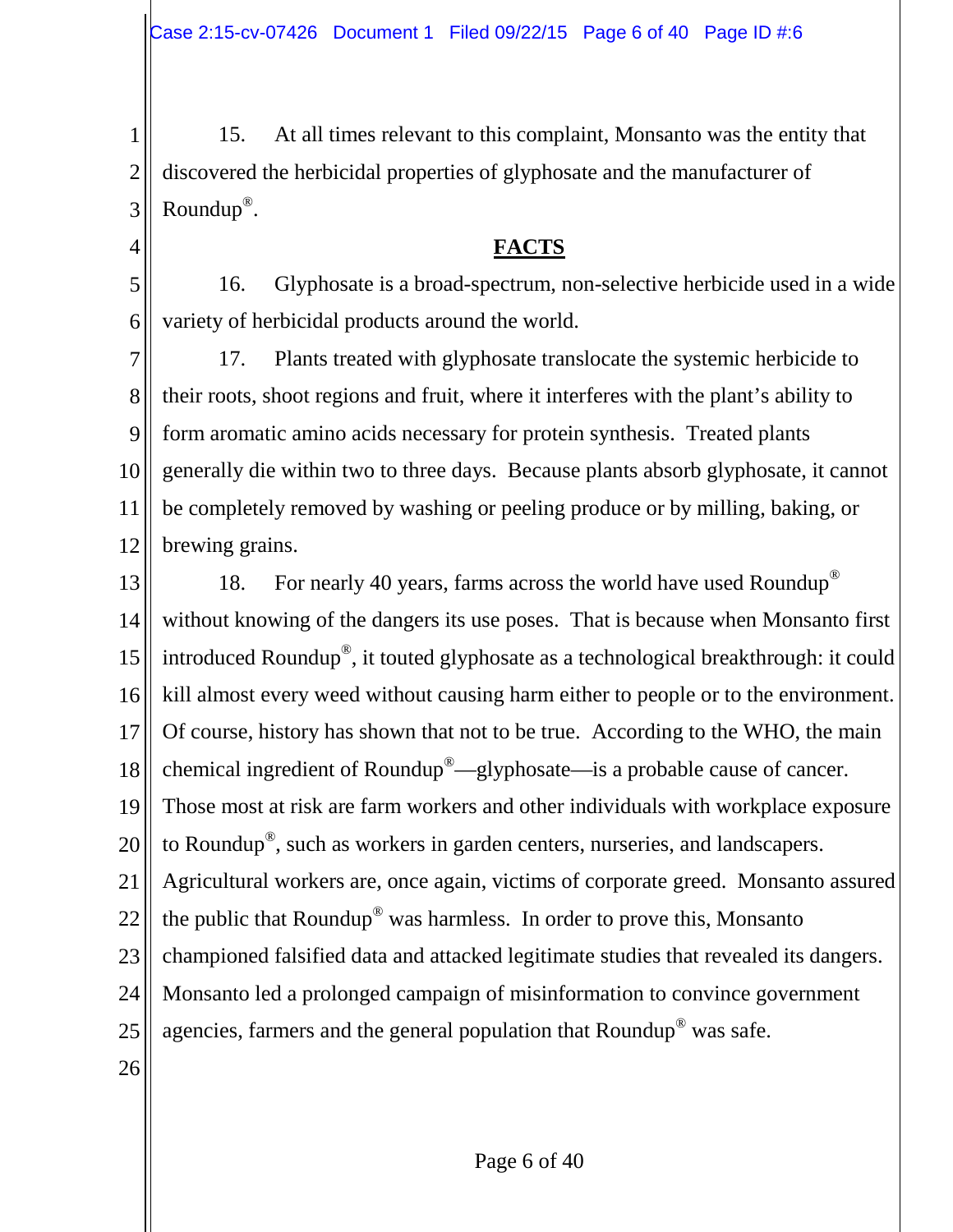# *The Discovery of Glyphosate and Development of Roundup®*

2 3 4 5 6 7 19. The herbicidal properties of glyphosate were discovered in 1970 by Monsanto chemist John Franz. The first glyphosate-based herbicide was introduced to the market in the mid-1970s under the brand name Roundup<sup>® 11</sup> From the outset, Monsanto marketed Roundup® as a "safe" general-purpose herbicide for widespread commercial and consumer use. It still markets Roundup<sup>®</sup> as safe today.<sup>12</sup>

8

1

9

### *Registration of Herbicides under Federal Law*

10 11 12 13 14 15 20. The manufacture, formulation and distribution of herbicides, such as Roundup®, are regulated under the Federal Insecticide, Fungicide, and Rodenticide Act ("FIFRA" or "Act"), 7 U.S.C. § 136 *et seq.* FIFRA requires that all pesticides be registered with the Environmental Protection Agency ("EPA" or "Agency") prior to their distribution, sale, or use, except as described by the Act. 7 U.S.C. § 136a(a)

16 17 18 19 20 21 22 21. Because pesticides are toxic to plants, animals, and humans, at least to some degree, the EPA requires as part of the registration process, among other things, a variety of tests to evaluate the potential for exposure to pesticides, toxicity to people and other potential non-target organisms, and other adverse effects on the environment. Registration by the EPA, however, is not an assurance or finding of safety. The determination the Agency must make in registering or re-registering a product is not that the product is "safe," but rather that use of the product in

23

24

25

26

 11 Monsanto*, Backgrounder, History of Monsanto's Glyphosate Herbicide* (Sep. 2, 2015), http://www.monsanto.com/products/documents/glyphosatebackground-materials/back\_history.pdf.

<sup>12</sup> Monsanto, *What is Glyphosate?* (Sep. 2, 2015), http://www.monsanto.com/sitecollectiondocuments/glyphosate-safety-health.pdf.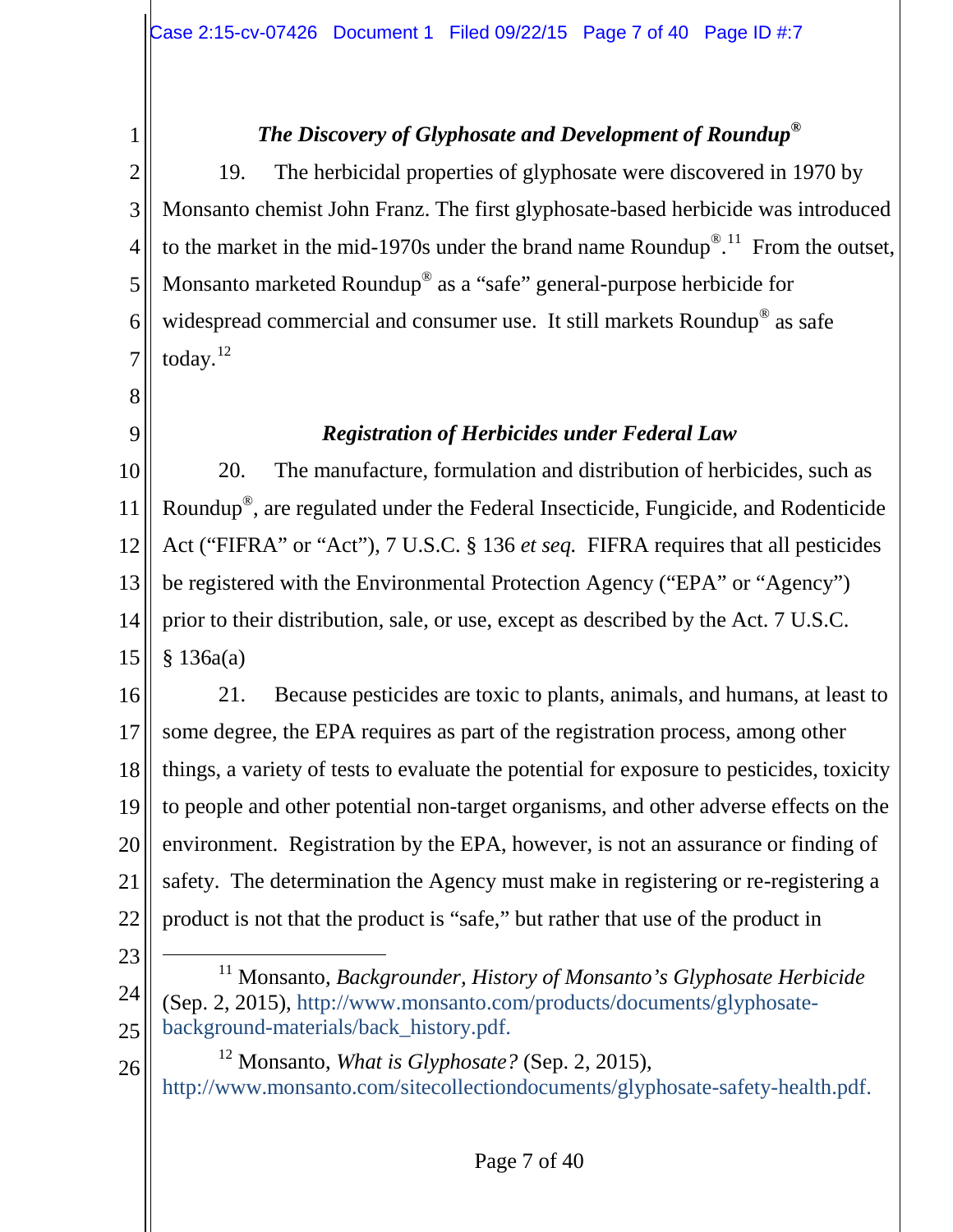2

accordance with its label directions "will not generally cause unreasonable adverse effects on the environment."  $7 \text{ U.S.C. } § 136a(c)(5)(D)$ .

3 4 5 6 7 8 22. FIFRA defines "unreasonable adverse effects on the environment" to mean "any unreasonable risk to man or the environment, taking into account the economic, social, and environmental costs and benefits of the use of any pesticide." 7 U.S.C. § 136(bb). FIFRA thus requires EPA to make a risk/benefit analysis in determining whether a registration should be granted or allowed to continue to be sold in commerce.

9 10 23. The EPA and the State of California registered Roundup<sup>®</sup> for distribution, sale, and manufacture in the United States and the State of California.

11 12 13 14 15 16 17 24. FIFRA generally requires that the registrant, Monsanto in the case of Roundup®, conducts the health and safety testing of pesticide products. The EPA has protocols governing the conduct of tests required for registration and the laboratory practices that must be followed in conducting these tests. The data produced by the registrant must be submitted to the EPA for review and evaluation. The government is not required, nor is it able, however, to perform the product tests that are required of the manufacturer.

18 19 20 21 22 23 24 25 25. The evaluation of each pesticide product distributed, sold, or manufactured is completed at the time the product is initially registered. The data necessary for registration of a pesticide has changed over time. The EPA is now in the process of re-evaluating all pesticide products through a Congressionallymandated process called "re-registration." 7 U.S.C. § 136a-1. In order to reevaluate these pesticides, the EPA is demanding the completion of additional tests and the submission of data for the EPA's review and evaluation. 26. In the case of glyphosate, and therefore Roundup<sup>®</sup>, the EPA had

26 planned on releasing its preliminary risk assessment —in relation to the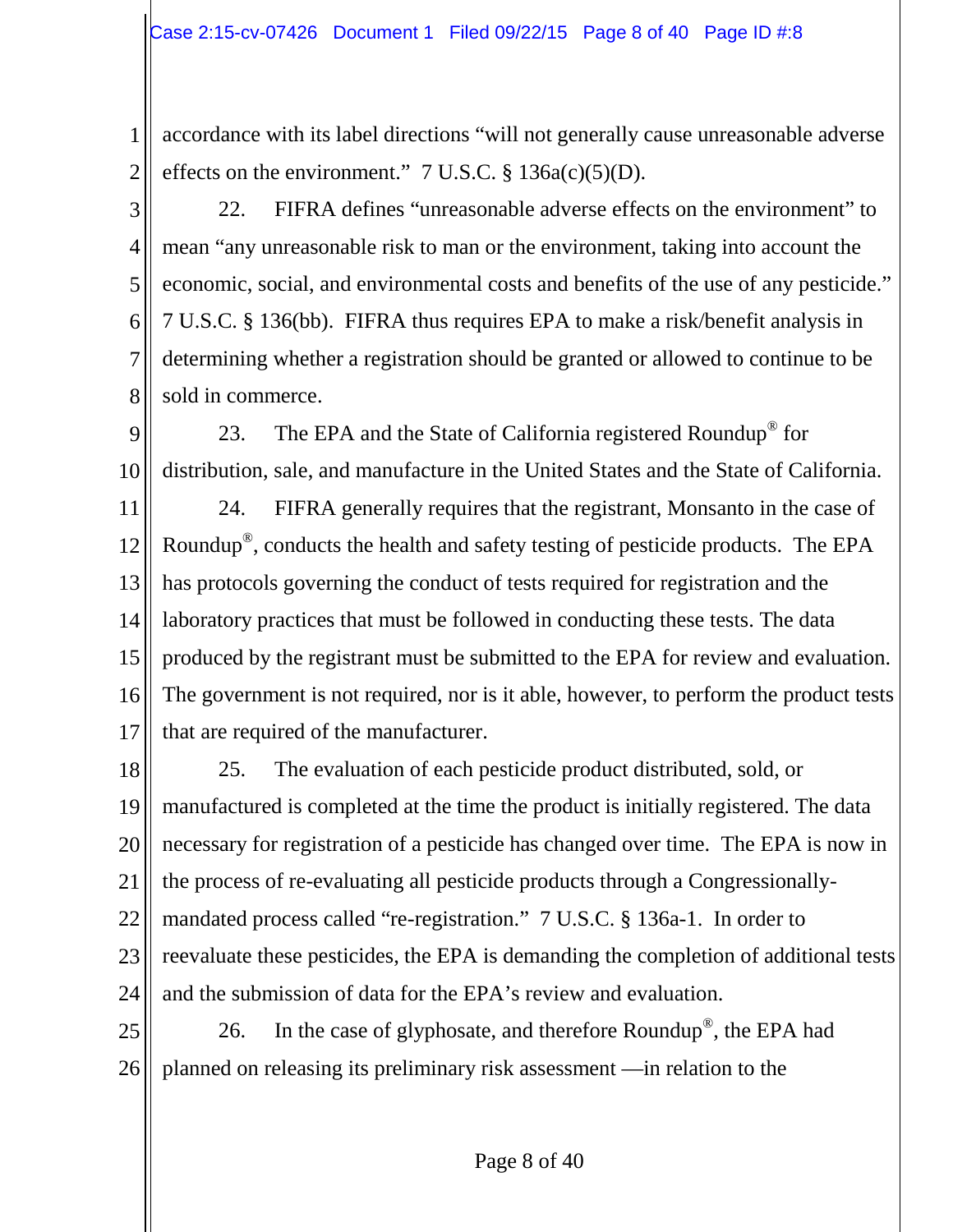reregistration process—no later than July 2015. The EPA completed its review of glyphosate in early 2015, but it delayed releasing the risk assessment pending further review in light of the WHO's health-related findings.

4

5

1

2

3

# *Scientific Fraud Underlying the Marketing and Sale of Glyphosate/Roundup*

6 7 8 9 10 11 12 13 14 15 27. Based on early studies that glyphosate could cause cancer in laboratory animals, the EPA originally classified glyphosate as *possibly carcinogenic to humans* (Group C) in 1985. After pressure from Monsanto, including contrary studies it provided to the EPA, the EPA changed its classification to *evidence of non-carcinogenicity in humans* (Group E) in 1991. In so classifying glyphosate, however, the EPA made clear that the designation did not mean the chemical does not cause cancer: "It should be emphasized, however, that designation of an agent in Group E is based on the available evidence at the time of evaluation and should not be interpreted as a definitive conclusion that the agent will not be a carcinogen under any circumstances."<sup>13</sup>

16 17 18 28. On two occasions, the EPA found that the laboratories hired by Monsanto to test the toxicity of its Roundup<sup>®</sup> products for registration purposes committed fraud.

19 20 21 29. In the first instance, Monsanto, in seeking initial registration of Roundup® by EPA, hired Industrial Bio-Test Laboratories ("IBT") to perform and evaluate pesticide toxicology studies relating to Roundup<sup>® 14</sup> IBT performed about

- 22
- 23 13 U.S. Envtl. Prot. Agency, *Memorandum, Subject: SECOND Peer Review of Glyphosate* 1 (1991), *available at*
- 24 http://www.epa.gov/pesticides/chem\_search/cleared\_reviews/csr\_PC-103601\_30- Oct-91\_265.pdf.
- 25 26 <sup>14</sup> Monsanto, *Backgrounder, Testing Fraud: IBT and Craven Laboratories* (Sep. 2, 2015), http://www.monsanto.com/products/documents/glyphosatebackground-materials/ibt\_craven\_bkg.pdf.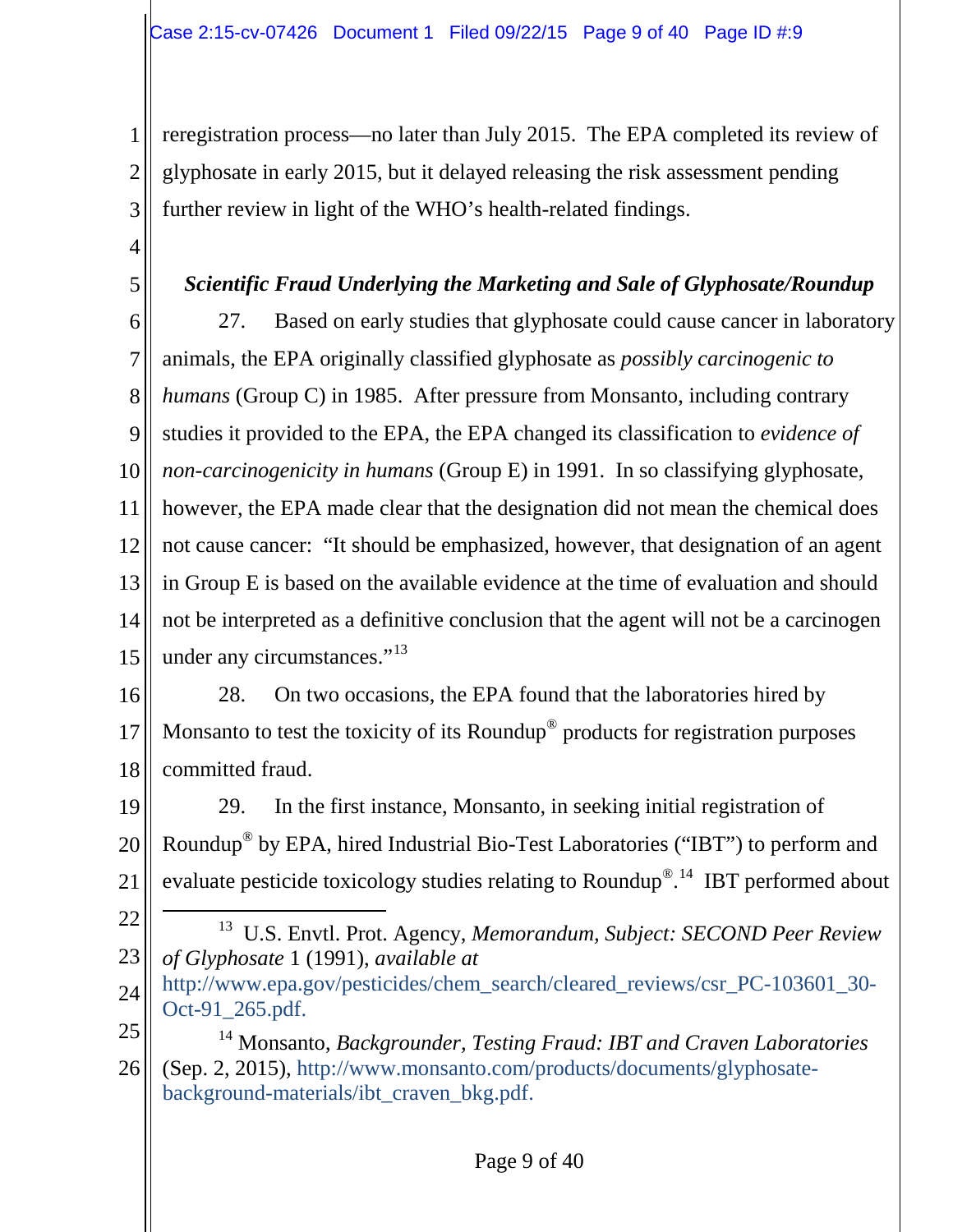| $\left  \frac{1}{1} \right $ 30 tests on glyphosate and glyphosate-containing products, including nine of the 15 |
|------------------------------------------------------------------------------------------------------------------|
| 2. residue studies needed to register Roundup <sup>®</sup> .                                                     |

3 4 5 6 7 8 9 10 30. In 1976, the United States Food and Drug Administration ("FDA") performed an inspection of Industrial Bio-Test Industries ("IBT") that revealed discrepancies between the raw data and the final report relating to the toxicological impacts of glyphosate. The EPA subsequently audited IBT; it too found the toxicology studies conducted for the Roundup<sup>®</sup> herbicide to be invalid.<sup>15</sup> An EPA reviewer stated, after finding "routine falsification of data" at IBT, that it was "hard to believe the scientific integrity of the studies when they said they took specimens of the uterus from male rabbits."<sup>16</sup>

11

31. Three top executives of IBT were convicted of fraud in 1983.

12 13 14 32. In the second incident of data falsification, Monsanto hired Craven Laboratories in 1991 to perform pesticide and herbicide studies, including for Roundup®. In that same year, the owner of Craven Laboratories and three of its

15

16 17 18 19 15 U.S. Envtl. Prot. Agency, *Summary of the IBT Review Program Office of Pesticide Programs* (1983), *available at*  http://nepis.epa.gov/Exe/ZyNET.exe/91014ULV.TXT?ZyActionD=ZyDocument& Client=EPA&Index=1981+Thru+1985&Docs=&Query=&Time=&EndTime=&Sea rchMethod=1&TocRestrict=n&Toc=&TocEntry=&QField=&QFieldYear=&QFiel dMonth=&QFieldDay=&IntQFieldOp=0&ExtQFieldOp=0&XmlQuery=&File=D

- 20 %3A%5Czyfiles%5CIndex%20Data%5C81thru85%5CTxt%5C00000022%5C910
- 21 14ULV.txt&User=ANONYMOUS&Password=anonymous&SortMethod=h%7C- &MaximumDocuments=1&FuzzyDegree=0&ImageQuality=r75g8/r75g8/x150y15
- 22 0g16/i425&Display=p%7Cf&DefSeekPage=x&SearchBack=ZyActionL&Back=Zy
- 23 ActionS&BackDesc=Results%20page&MaximumPages=1&ZyEntry=1&SeekPage  $=x&ZyPURL$ .
- 24

25 26 <sup>16</sup> Marie-Monique Robin, *The World According to Monsanto: Pollution, Corruption and the Control of the World's Food Supply* (2011) (citing U.S. Envtl. Prot. Agency, *Data Validation, Memo from K. Locke, Toxicology Branch, to R.* 

*Taylor, Registration Branch. Washington, D.C.* (August 9, 1978)).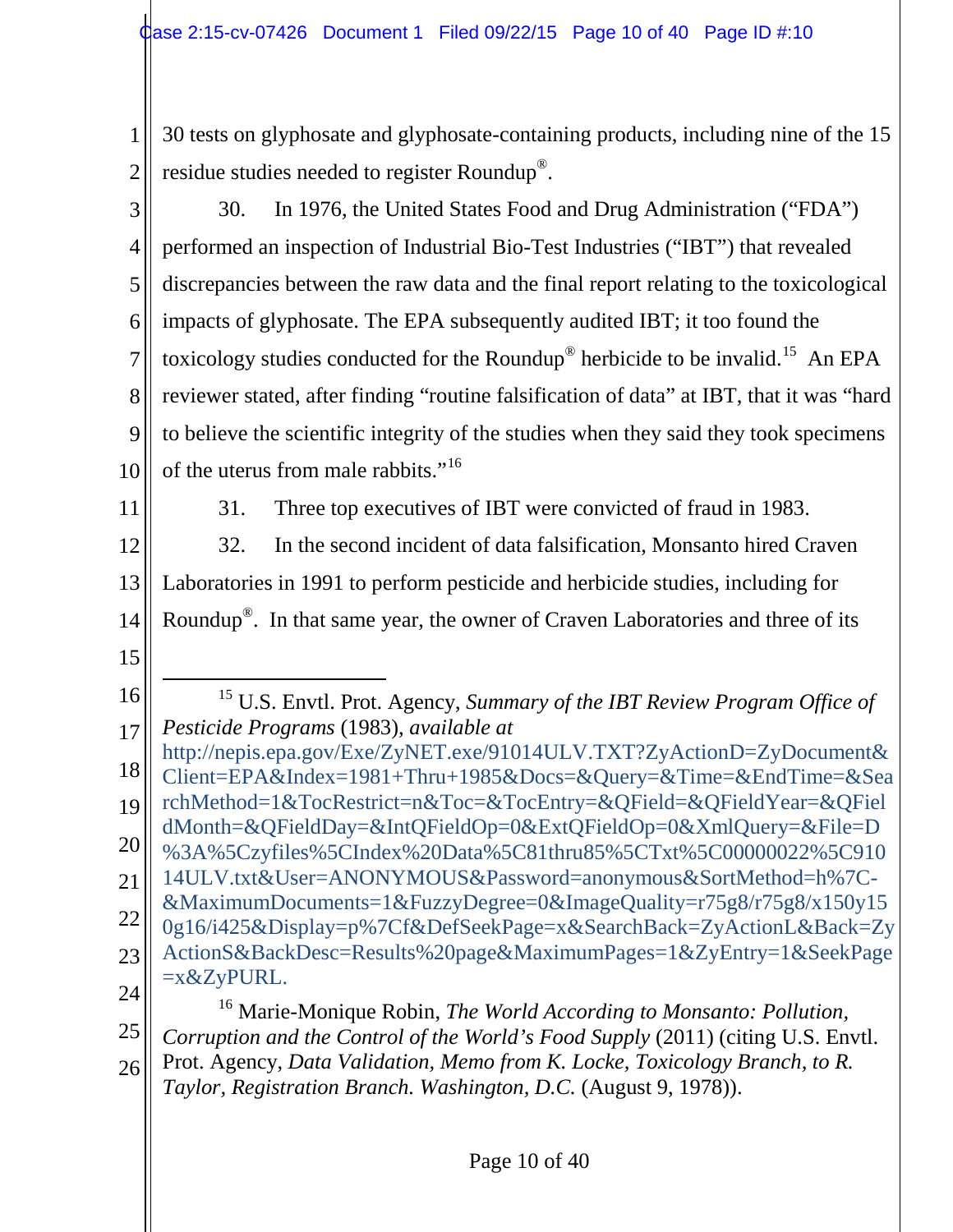1 2 employees were indicted, and later convicted, of fraudulent laboratory practices in the testing of pesticides and herbicides. $17$ 

33. Despite the falsity of the tests that underlie its registration, within a few years of its launch, Monsanto was marketing Roundup® in 115 countries.

5

6

3

4

# *The Importance of Roundup® to Monsanto's Market Dominance Profits*

7 8 9 10 11 12 34. The success of Roundup® was key to Monsanto's continued reputation and dominance in the marketplace. Largely due to the success of Roundup<sup>®</sup> sales, Monsanto's agriculture division was out-performing its chemicals division's operating income, and that gap increased yearly. But with its patent for glyphosate expiring in the United States in the year 2000, Monsanto needed a strategy to maintain its Roundup® market dominance and to ward off impending competition.

13 14 15 16 17 18 19 20 21 22 35. In response, Monsanto began the development and sale of genetically engineered Roundup Ready® seeds in 1996. Since Roundup Ready® crops are resistant to glyphosate; farmers can spray Roundup® onto their fields during the growing season without harming the crop. This allowed Monsanto to expand its market for Roundup® even further; by 2000, Monsanto's biotechnology seeds were planted on more than 80 million acres worldwide and nearly 70% of American soybeans were planted from Roundup Ready® seeds. It also secured Monsanto's dominant share of the glyphosate/Roundup® market through a marketing strategy that coupled proprietary Roundup Ready® seeds with continued sales of its Roundup® herbicide.

- 23
- 24

36. Through a three-pronged strategy of increased production, decreased prices and by coupling with Roundup Ready® seeds, Roundup® became Monsanto's

25

26

 17 Monsanto, *Backgrounder, Testing Fraud: IBT and Craven Laboratories*, *supra.*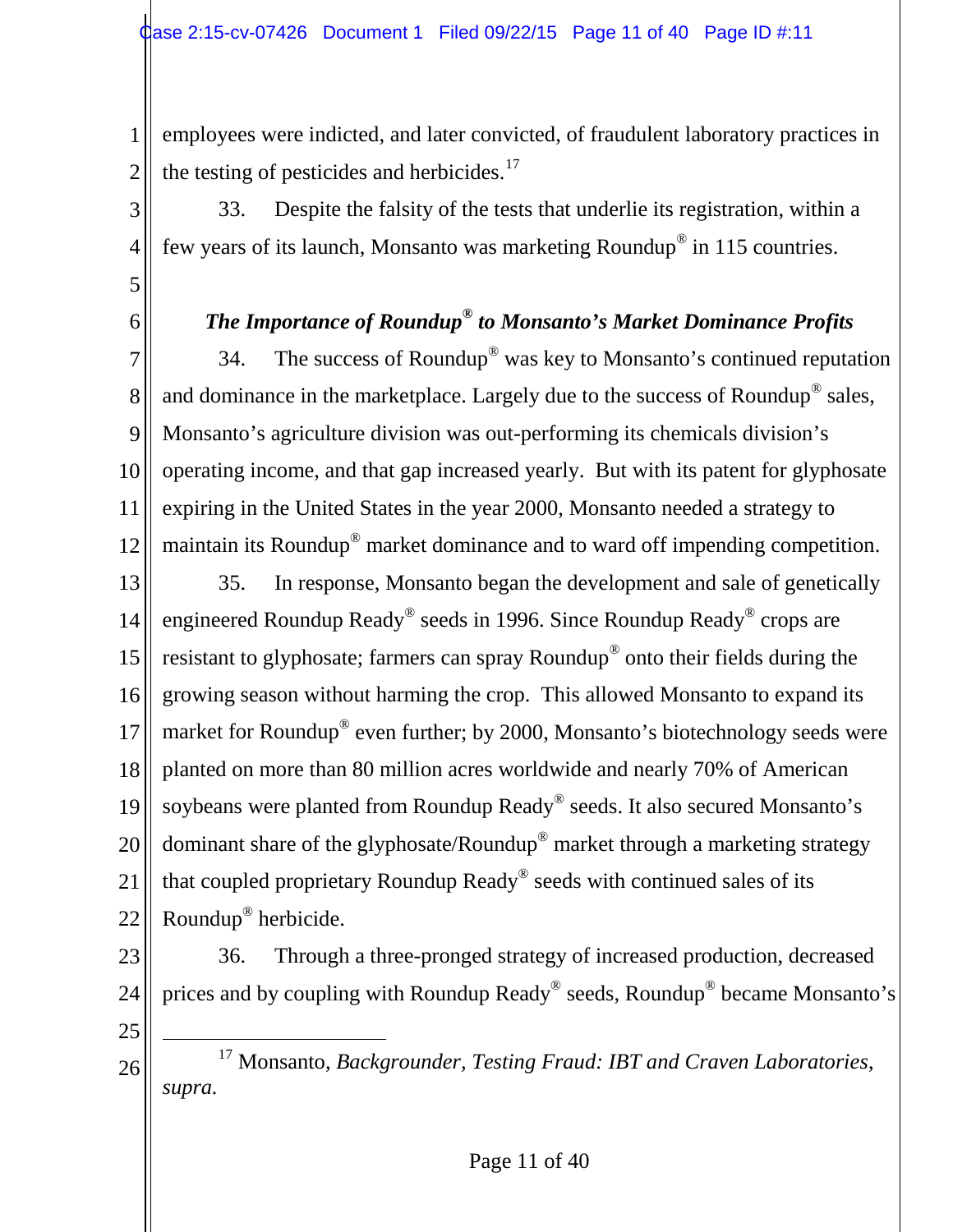1 2 3 4 most profitable product. In 2000, Roundup® accounted for almost \$2.8 billion in sales, outselling other herbicides by a margin of five to one, and accounting for close to half of Monsanto's revenue.<sup>18</sup> Today, glyphosate remains one of the world's largest herbicides by sales volume.

5

6

22

23

24

25

# *Monsanto has known for decades that it falsely advertises the safety of Roundup®*

7 8 9 10 11 12 13 37. In 1996, the New York Attorney General ("NYAG") filed a lawsuit against Monsanto based on its false and misleading advertising of Roundup ® products. Specifically, the lawsuit challenged Monsanto's general representations that its spray-on glyphosate-based herbicides, including Roundup®, were "**safer than table salt"** and "**practically non-toxic**" to mammals, birds, and fish. Among the representations the NYAG found deceptive and misleading about the human and environmental safety of Roundup® are the following:

- 14 15 16 a) Remember that environmentally friendly Roundup herbicide is biodegradable. It won't build up in the soil so you can use Roundup with confidence along customers' driveways, sidewalks and fences ...
- 17 18 19 20 21 b) And remember that Roundup is biodegradable and won't build up in the soil. That will give you the environmental confidence you need to use Roundup everywhere you've got a weed, brush, edging or trimming problem.

c) Roundup biodegrades into naturally occurring elements.

- 18 David Barboza, *The Power of Roundup; A Weed Killer Is A Block for Monsanto to Build On*, N.Y. Times, Aug. 2, 2001, *available at*
- 26 http://www.nytimes.com/2001/08/02/business/the-power-of-roundup-a-weed-killeris-a-block-for-monsanto-to-build-on.html.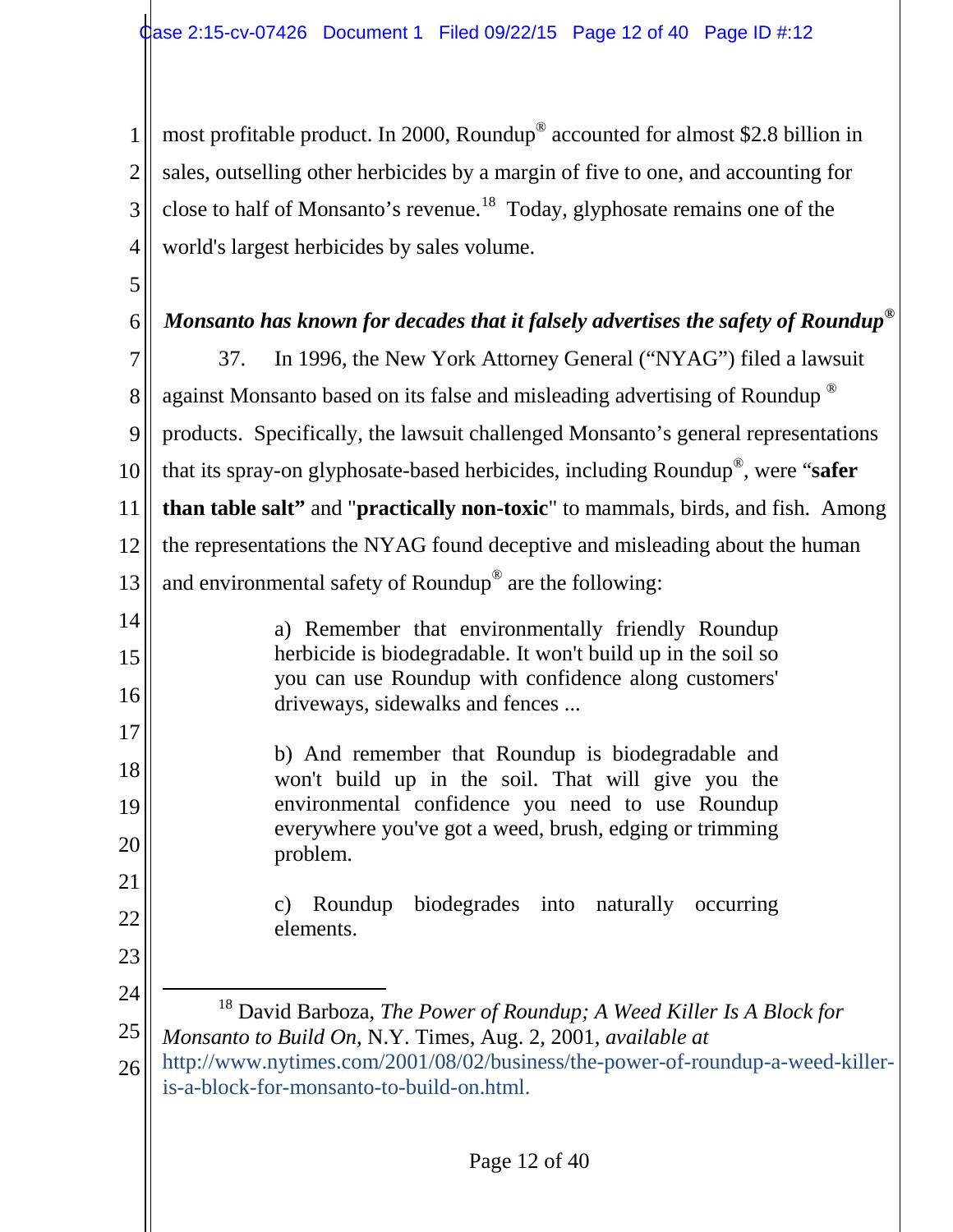1 2 3 4 5 6 7 8 9 10 11 12 13 14 15 16 17 18 19 20 21 22 23 24 25 26 d) Remember that versatile Roundup herbicide stays where you put it. That means there's no washing or leaching to harm customers' shrubs or other desirable vegetation. e) This non-residual herbicide will not wash or leach in the soil. It ... stays where you apply it. f) You can apply Accord with " confidence because it will stay where you put it" it bonds tightly to soil particles, preventing leaching. Then, soon after application, soil microorganisms biodegrade Accord into natural products. g) Glyphosate is less toxic to rats than table salt following acute oral ingestion. h) Glyphosate's safety margin is much greater than required. It has over a 1,000-fold safety margin in food and over a 700-fold safety margin for workers who manufacture it or use it. i) You can feel good about using herbicides by Monsanto. They carry a toxicity category rating of 'practically non-toxic' as it pertains to mammals, birds and fish. j) "Roundup can be used where kids and pets will play and breaks down into natural material." This ad depicts a person with his head in the ground and a pet dog standing in an area which has been treated with Roundup.<sup>19</sup> 38. On November 19, 1996, Monsanto entered into an Assurance of Discontinuance with NYAG, in which Monsanto agreed, among other things, "to <sup>19</sup> Attorney General of the State of New York, In the Matter of Monsanto Company, Assurance of Discontinuance Pursuant to Executive Law § 63(15) (Nov. 1996).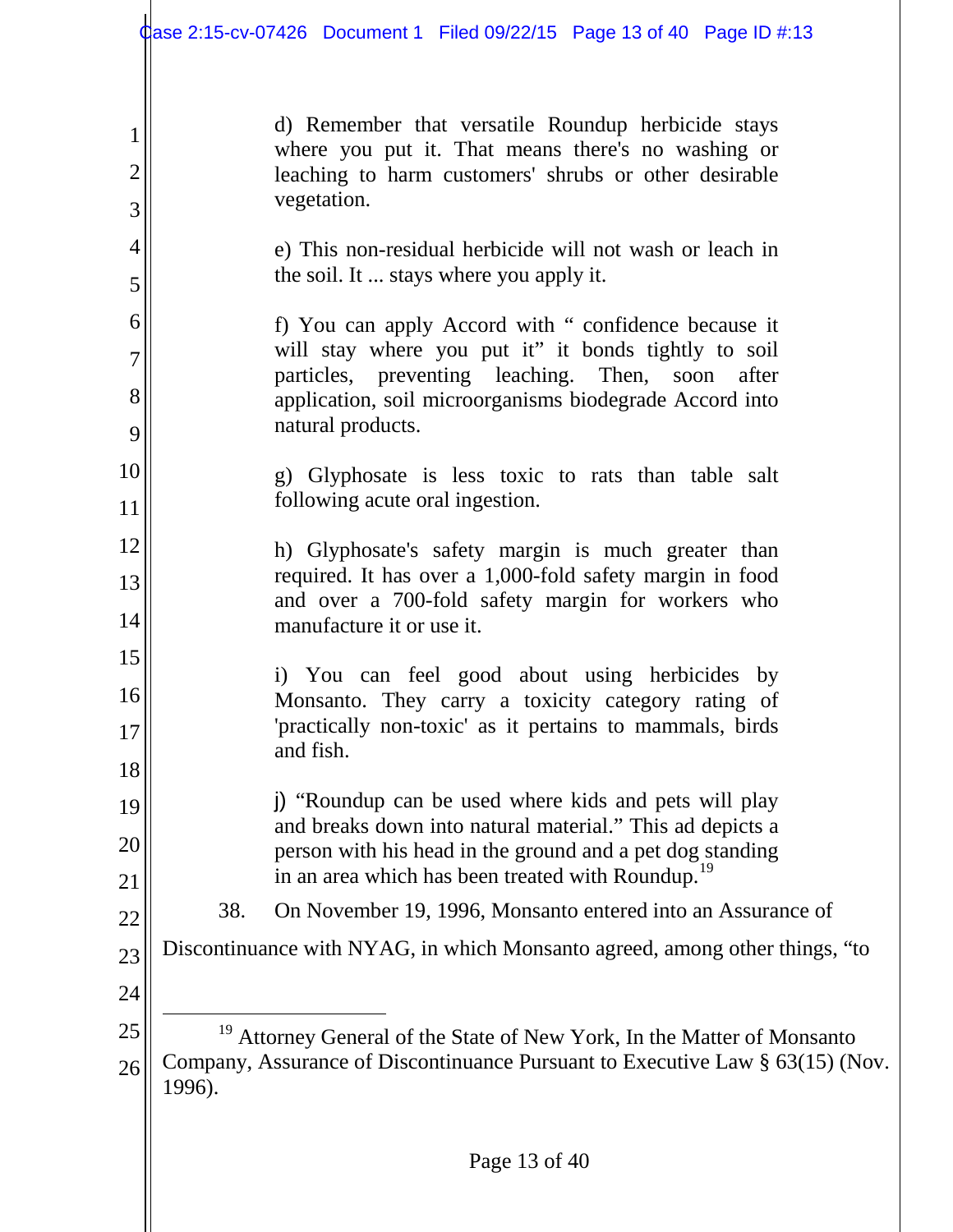|                | <b>Case 2:15-cv-07426 Document 1 Filed 09/22/15 Page 14 of 40 Page ID #:14</b>                                           |
|----------------|--------------------------------------------------------------------------------------------------------------------------|
|                |                                                                                                                          |
| 1              | cease and desist from publishing or broadcasting any advertisements [in New York]                                        |
| $\overline{2}$ | that represent, directly or by implication" that:                                                                        |
| 3              | a) its glyphosate-containing pesticide products or any                                                                   |
| 4              | component thereof are safe, non-toxic, harmless or free<br>from risk.                                                    |
| 5              |                                                                                                                          |
| 6              | $\ast$<br>∗<br>∗                                                                                                         |
| 7              | b) its glyphosate-containing pesticide products or any                                                                   |
| 8              | component thereof manufactured, formulated, distributed<br>or sold by Monsanto are biodegradable                         |
| 9              |                                                                                                                          |
| 10             | $\ast$<br>$\ast$<br>$^{\ast}$                                                                                            |
| 11             | c) its glyphosate-containing pesticide products or any                                                                   |
| 12             | component thereof stay where they are applied under all<br>and<br>will<br>circumstances<br>through<br>the<br>not<br>move |
| 13             | environment by any means.                                                                                                |
| 14             | $\ast$<br>$\ast$<br>$\ast$                                                                                               |
| 15             |                                                                                                                          |
| 16             | d) its glyphosate-containing pesticide products or any<br>component thereof are "good" for the environment or are        |
| 17             | "known for their environmental characteristics."                                                                         |
| 18             | $\ast$<br>$\ast$<br>$\ast$                                                                                               |
| 19             |                                                                                                                          |
| 20             | glyphosate-containing pesticide products or any<br>e)<br>component thereof are safer or less toxic than common           |
| 21<br>22       | consumer products other than herbicides;                                                                                 |
| 23             | f) its glyphosate-containing products or any component                                                                   |
| 24             | thereof might be classified as "practically non-toxic.                                                                   |
| 25             | 39.<br>Monsanto did not alter its advertising in the same manner in any state                                            |
| 26             | other than New York, and on information and belief still has not done so today.                                          |
|                |                                                                                                                          |
|                |                                                                                                                          |
|                | Page 14 of 40                                                                                                            |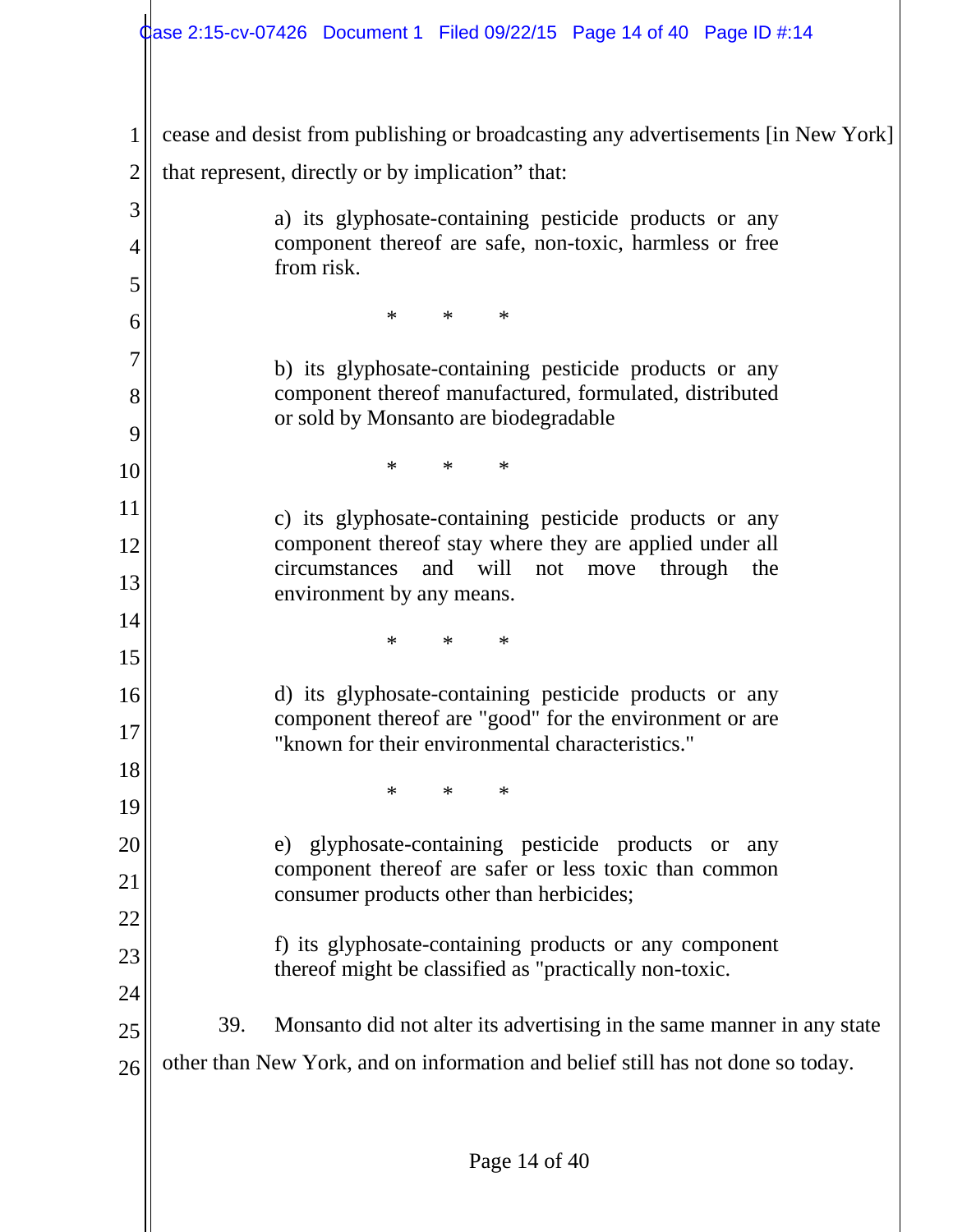3

4

5

6

40. In 2009, France's highest court ruled that Monsanto had not told the truth about the safety of Roundup®. The French court affirmed an earlier judgement that Monsanto had falsely advertised its herbicide Roundup® as "biodegradable" and that it "left the soil clean."<sup>20</sup>

*Classifications and Assessments of Glyphosate*

7 8 9 10 11 12 13 41. The IARC process for the classification of glyphosate followed the stringent procedures for the evaluation of a chemical agent. Over time, the IARC Monograph program has reviewed 980 agents. Of those reviewed, it has determined 116 agents to be Group 1 (Known Human Carcinogens); 73 agents to be Group 2A (Probable Human Carcinogens); 287 agents to be Group 2B (Possible Human Carcinogens); 503 agents to be Group 3 (Not Classified); and one agent to be Probably Not Carcinogenic.

14 15 16 17 42. The established procedure for IARC Monograph evaluations is described in the IARC Programme's Preamble.<sup>21</sup> Evaluations are performed by panels of international experts, selected on the basis of their expertise and the absence of actual or apparent conflicts of interest.

18 19 20 21 22 43. One year before the Monograph meeting, the meeting is announced and there is a call both for data and for experts. Eight months before the Monograph meeting, the Working Group membership is selected and the sections of the Monograph are developed by the Working Group members. One month prior to the Monograph meeting, the call for data is closed and the various draft

- 23
- 24

25 26 <sup>21</sup> World Health Organization, *IARC Monographs on the Evaluation of Carcinogenic Risks to Humans: Preamble* (2006), available at http://monographs.iarc.fr/ENG/Preamble/CurrentPreamble.pdf.

 <sup>20</sup> *Monsanto Guilty in 'False Ad' Row*, BBC, Oct. 15, 2009, *available at* http://news.bbc.co.uk/2/hi/europe/8308903.stm.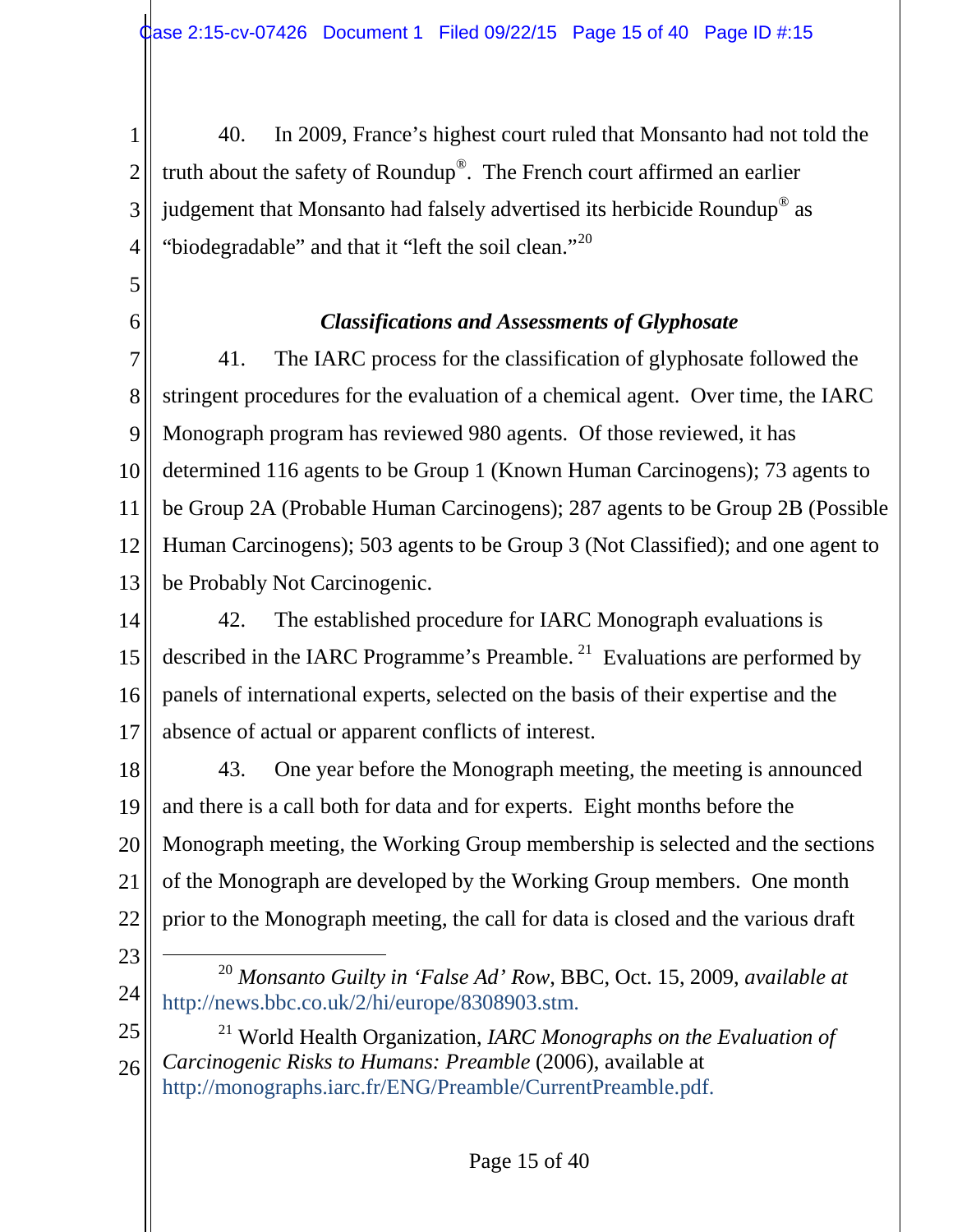1 2 3 4 5 6 sections are distributed among Working Group members for review and comment. Finally, at the Monograph meeting, the Working Group finalizes review of all literature, evaluates the evidence in each category, and completes the overall evaluation. Within two weeks after the Monograph meeting, the summary of the Working Group findings are published in Lancet Oncology, and within a year after the meeting, the final Monograph is finalized and published.

- 7 8 9 10 11 12 13 44. In assessing an agent, the IARC Working Group reviews the following information: (a) human, experimental, and mechanistic data; (b) all pertinent epidemiological studies and cancer bioassays; and (c) representative mechanistic data. The studies must be publicly available and have sufficient detail for meaningful review, and reviewers cannot be associated with the underlying study. 45. In March 2015, IARC reassessed glyphosate. The summary published in *The Lancet Oncology* reported that glyphosate is a Group 2A agent and probably
- 14 carcinogenic in humans.

15 16 17 18 19 20 21 22 23 24 46. On July 29, 2015, IARC issued its Monograph for glyphosate, Monograph 112. For Volume 112, the volume that assessed glyphosate, a Working Group of 17 experts from 11 countries met at IARC from March 3–10, 2015, to assess the carcinogenicity of certain herbicides, including glyphosate. The March meeting culminated nearly a one-year review and preparation by the IARC Secretariat and the Working Group, including a comprehensive review of the latest available scientific evidence. According to published procedures, the Working Group considered "reports that have been published or accepted for publication in the openly available scientific literature" as well as "data from governmental reports that are publicly available."

25 26 47. The studies considered the following exposure groups: occupational exposure of farmers and tree nursery workers in the United States, forestry workers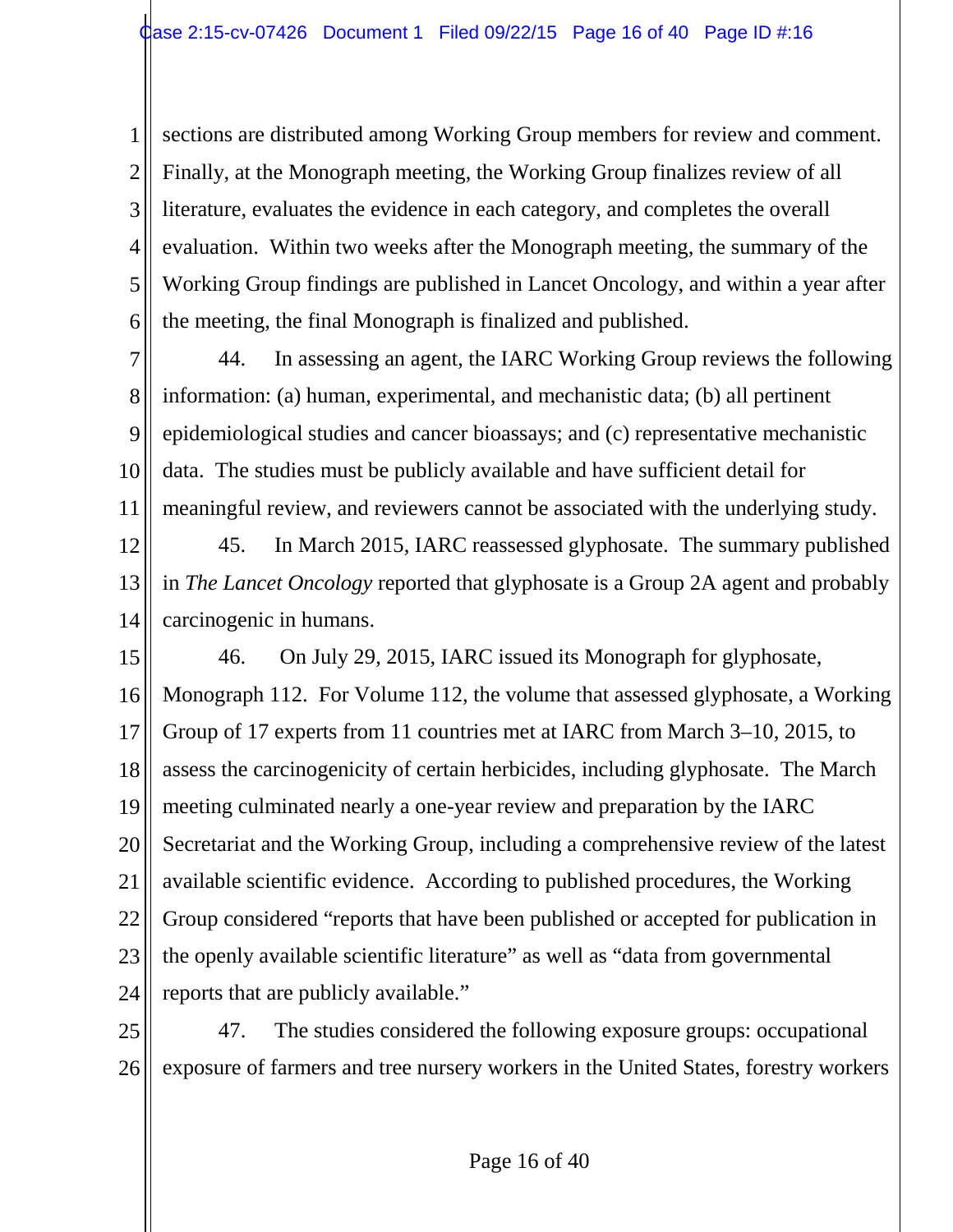1 2 in Canada and Finland and municipal weed-control workers in the United Kingdom; and para-occupational exposure in farming families.

3 4 5 48. Glyphosate was identified as the second-most used household herbicide in the United States for weed control between 2001 and 2007 and the most heavily used herbicide in the world in 2012.

6 7 8 49. Exposure pathways are identified as air (especially during spraying), water, and food. Community exposure to glyphosate is widespread and found in soil, air, surface water, and groundwater, as well as in food.

9 10 11 12 50. The assessment of the IARC Working Group identified several case control studies of occupational exposure in the United States, Canada, and Sweden. These studies show a human health concern from agricultural and other workrelated exposure to glyphosate.

13 14 15 51. The IARC Working Group found an increased risk between exposure to glyphosate and non-Hodgkin lymphoma ("NHL") and several subtypes of NHL, and the increased risk persisted after adjustment for other pesticides.

16 17 18 19 52. The IARC Working Group also found that glyphosate caused DNA and chromosomal damage in human cells. One study in community residents reported increases in blood markers of chromosomal damage (micronuclei) after glyphosate formulations were sprayed.

20 21 22 23 24 53. In male CD-1 mice, glyphosate induced a positive trend in the incidence of a rare tumor, renal tubule carcinoma. A second study reported a positive trend for haemangiosarcoma in male mice. Glyphosate increased pancreatic islet-cell adenoma in male rats in two studies. A glyphosate formulation promoted skin tumors in an initiation-promotion study in mice.

25 26 54. The IARC Working Group also noted that glyphosate has been detected in the urine of agricultural workers, indicating absorption. Soil microbes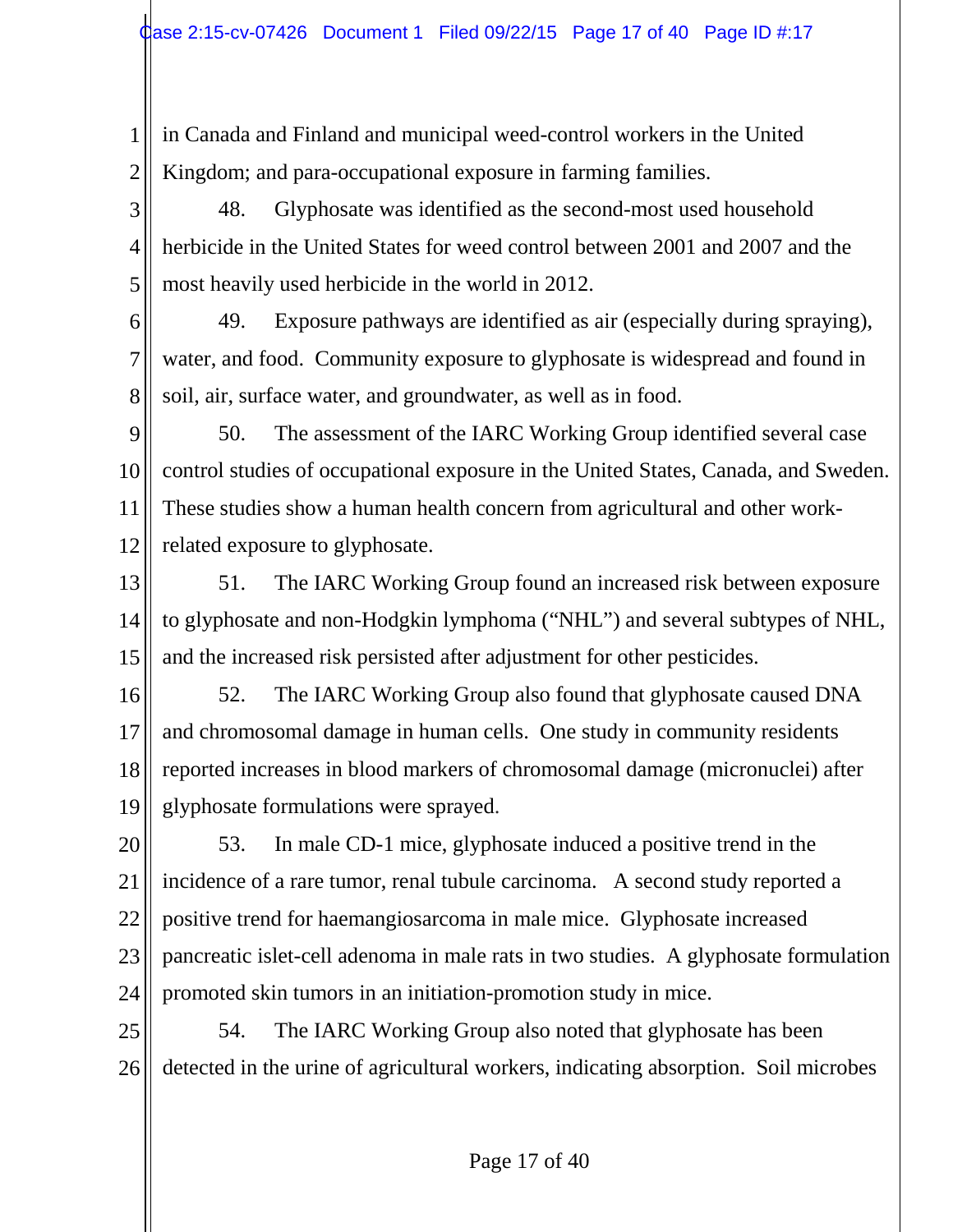1 2 degrade glyphosate to aminomethylphosphoric acid (AMPA). Blood AMPA detection after exposure suggests intestinal microbial metabolism in humans.

3 4 5 55. The IARC Working Group further found that glyphosate and glyphosate formulations induced DNA and chromosomal damage in mammals, and in human and animal cells in utero.

6 7 8 9 10 56. The IARC Working Group also noted genotoxic, hormonal, and enzymatic effects in mammals exposed to glyphosate.<sup>22</sup> Essentially, glyphosate inhibits the biosynthesis of aromatic amino acids, which leads to several metabolic disturbances, including the inhibition of protein and secondary product biosynthesis<sup>23</sup> and general metabolic disruption.<sup>24</sup>

11 12 13 14 15 16 57. The IARC Working Group also reviewed an Agricultural Health Study, consisting of a prospective cohort of 57,311 licensed pesticide applicators in Iowa and North Carolina. While this study differed from others in that it was based on a self-administered questionnaire, the results support an association between glyphosate exposure and Multiple Myeloma, Hairy Cell Leukemia (HCL), and Chronic Lymphocytic Leukemia (CLL), in addition to several other cancers.

- 17
- 18

# *Other Earlier Findings About Glyphosate's Dangers to Human Health*

19 20 21 22 58. The EPA has a technical fact sheet, as part of its Drinking Water and Health, National Primary Drinking Water Regulations publication, relating to glyphosate. This technical fact sheet predates the IARC March 20, 2015, evaluation. The fact sheet describes the release patterns for glyphosate as follows:

- 23
- 24
- <sup>22</sup> Guyton et al., *Carcinogenicity of Tetrachlorvinphos, Parathion, Malathion, Diazinon & Glyphosate*, *supra* at 77.
- 26

25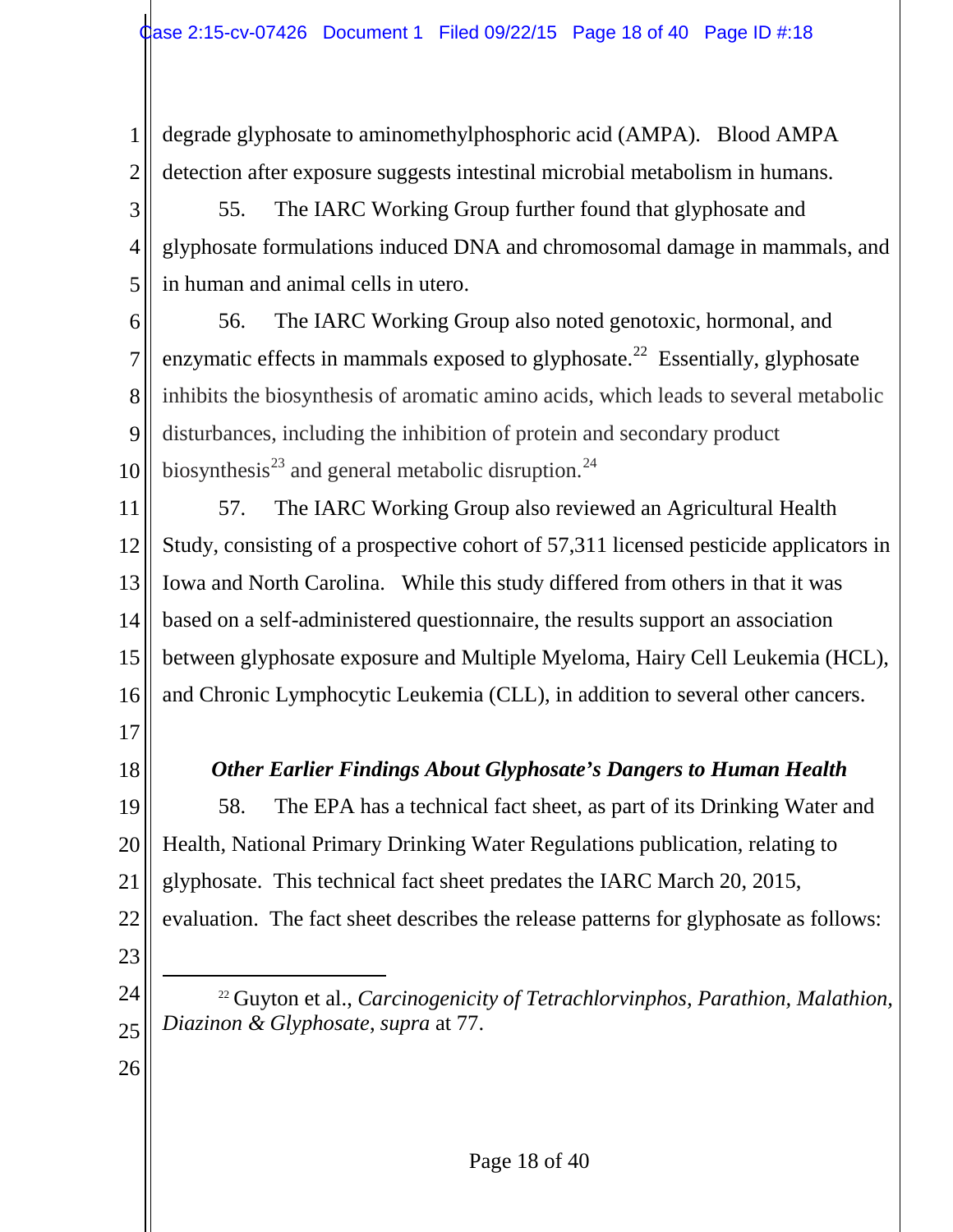### **Release Patterns**

Glyphosate is released to the environment in its use as a herbicide for controlling woody and herbaceous weeds on forestry, right-of-way, cropped and non-cropped sites. These sites may be around water and in wetlands.

It may also be released to the environment during its manufacture, formulation, transport, storage, disposal and cleanup, and from spills. Since glyphosate is not a listed chemical in the Toxics Release Inventory, data on releases during its manufacture and handling are not available.

10 11 12 13 14 Occupational workers and home gardeners may be exposed to glyphosate by inhalation and dermal contact during spraying, mixing, and cleanup. They may also be exposed by touching soil and plants to which glyphosate was applied. Occupational exposure may also occur during glyphosate's manufacture, transport storage, and disposal. $^{25}$ 

16 17 59. In 1995, the Northwest Coalition for Alternatives to Pesticides reported that in California, the state with the most comprehensive program for

18 reporting of pesticide-caused illness, glyphosate was the third most commonly-

19 reported cause of pesticide illness among agricultural workers.<sup>26</sup>

20

15

1

2

3

4

5

6

7

8

9

21 22

23

25 U.S. Envtl. Prot. Agency, *Technical Factsheet on: Glyphosate*, *supra*.

24 <sup>26</sup> Caroline Cox, *Glyphosate, Part 2: Human Exposure and Ecological Effects*,

25 15 J. Pesticide Reform 4 (1995); W.S. Peas et al., *Preventing pesticide-related illness in California agriculture: Strategies and priorities. Environmental Health Policy* 

26 *Program Report*, Univ. of Cal. School of Public Health, Calif. Policy Seminar (1993).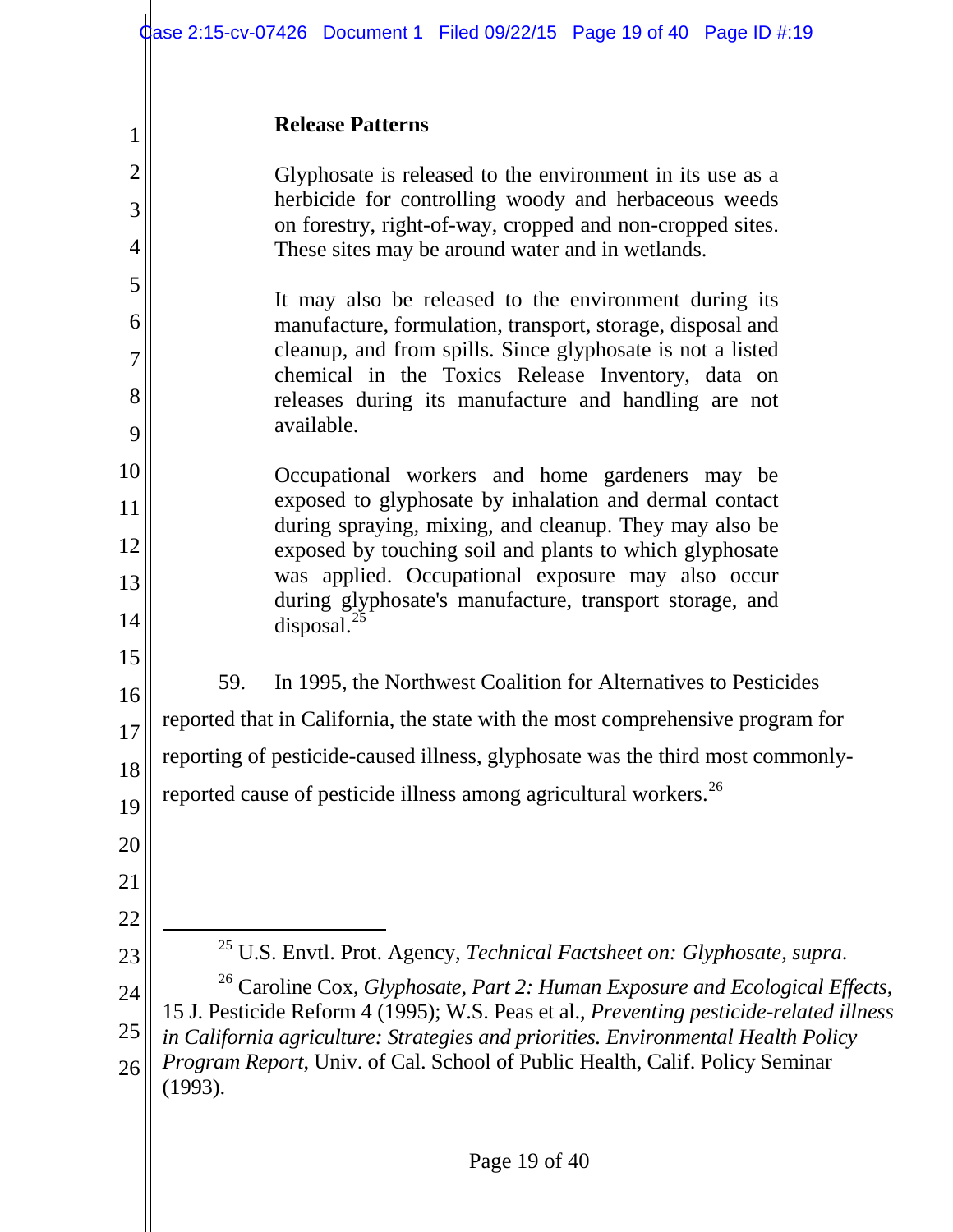# *Recent Worldwide Bans on Roundup®/Glyphosate*

| $\overline{2}$ | Several countries around the world have instituted bans on the sale of<br>60.                                                                                   |
|----------------|-----------------------------------------------------------------------------------------------------------------------------------------------------------------|
| 3              | Roundup <sup>®</sup> and other glyphosate-containing herbicides, both before and since IARC                                                                     |
| $\overline{4}$ | first announced its assessment for glyphosate in March 2015, and more countries                                                                                 |
| 5              | undoubtedly will follow suit in light of the as the dangers of the use of Roundup <sup>®</sup>                                                                  |
| 6              | are more widely known. The Netherlands issued a ban on all glyphosate-based                                                                                     |
| 7              | herbicides in April 2014, including Roundup®, which takes effect by the end of                                                                                  |
| 8              | 2015. In issuing the ban, the Dutch Parliament member who introduced the                                                                                        |
| 9              | successful legislation stated: "Agricultural pesticides in user-friendly packaging are                                                                          |
| 10             | sold in abundance to private persons. In garden centers, Roundup <sup>®</sup> is promoted as                                                                    |
| 11             | harmless, but unsuspecting customers have no idea what the risks of this product                                                                                |
| 12             | are. Especially children are sensitive to toxic substances and should therefore not                                                                             |
| 13             | be exposed to it." <sup>27</sup>                                                                                                                                |
| 14             | The Brazilian Public Prosecutor in the Federal District requested that<br>61.                                                                                   |
| 15             | the Brazilian Justice Department suspend the use of glyphosate. <sup>28</sup>                                                                                   |
| 16             | France banned the private sale of Roundup <sup>®</sup> and glyphosate following<br>62.                                                                          |
| 17             | the IARC assessment for Glyphosate. <sup>29</sup>                                                                                                               |
| 18             |                                                                                                                                                                 |
| 19             | <sup>27</sup> Holland's Parliament Bans Glyphosate Herbicides, The Real Agenda,                                                                                 |
| 20             | April 14, 2014, available at http://real-agenda.com/hollands-parliament-bans-<br>glyphosate-herbicides/.                                                        |
| 21             | <sup>28</sup> Christina Sarich, <i>Brazil's Public Prosecutor Wants to Ban Monsanto's</i>                                                                       |
| 22             | Chemicals Following Recent Glyphosate-Cancer Link, Global Research, May 14,<br>2015, available at http://www.globalresearch.ca/brazils-public-prosecutor-wants- |
| 23             | to-ban-monsantos-chemicals-following-recent-glyphosate-cancer-link/5449440; see                                                                                 |
| 24             | Ministério Público Federal, MPF/DF reforça pedido para que glifosato seja banido<br>do mercado naciona, April, 14, 2015, available at                           |
| 25             | http://noticias.pgr.mpf.mp.br/noticias/noticias-do-site/copy_of_meio-ambiente-e-                                                                                |
| 26             | patrimonio-cultural/mpf-df-reforca-pedido-para-que-glifosato-seja-banido-do-<br>mercado-nacional.                                                               |
|                |                                                                                                                                                                 |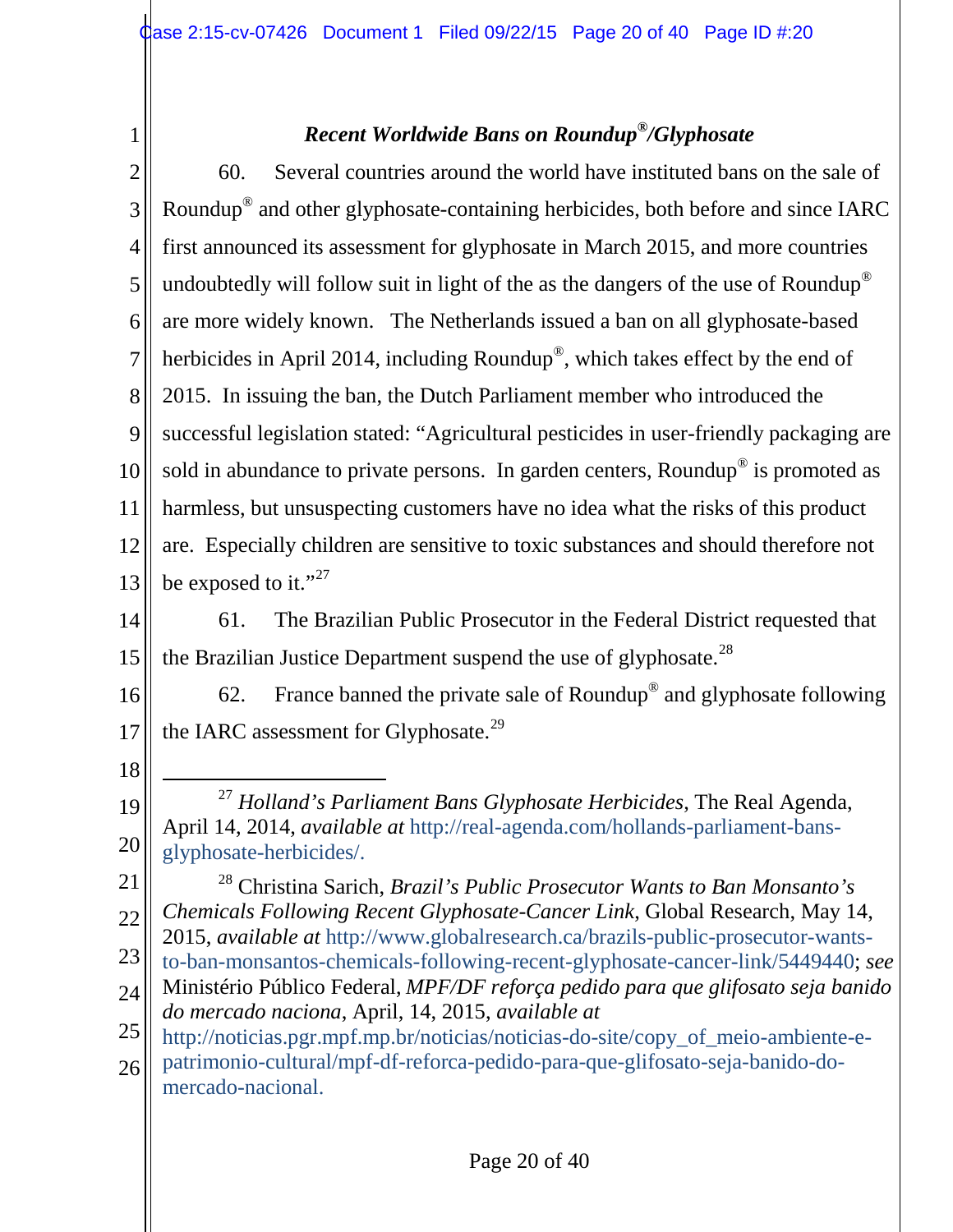|                | Bermuda banned both the private and commercial sale of glyphosates,<br>63.                                                                                |
|----------------|-----------------------------------------------------------------------------------------------------------------------------------------------------------|
| $\overline{2}$ | including Roundup <sup>®</sup> . The Bermuda government explained its ban as follows:                                                                     |
| 3              | "Following a recent scientific study carried out by a leading cancer agency, the                                                                          |
| 4              | importation of weed spray 'Roundup' has been suspended."30                                                                                                |
| 5              | The Sri Lankan government banned the private and commercial use of<br>64.                                                                                 |
| 6              | glyphosates, particularly out of concern that Glyphosate has been linked to fatal                                                                         |
| 7              | kidney disease in agricultural workers. <sup>31</sup>                                                                                                     |
| 8              | The government of Columbia announced its ban on using Roundup <sup>®</sup><br>65.                                                                         |
| 9              | and glyphosate to destroy illegal plantations of coca, the raw ingredient for cocaine,                                                                    |
| 10             | because of the WHO's finding that glyphosate is probably carcinogenic. <sup>32</sup>                                                                      |
| 11             |                                                                                                                                                           |
| 12             | Plaintiff's Exposure to Roundup <sup>®</sup>                                                                                                              |
| 13             | Plaintiff Enrique Rubio is 58 years old and began working in<br>66.                                                                                       |
| 14             | agriculture in or around 1986 in Oregon, where he picked vegetables for about two                                                                         |
| 15             | years. In 1988, he started working in Fillmore, California at California Water Cress                                                                      |
| 16             |                                                                                                                                                           |
| 17             | <sup>29</sup> Zoe Schlanger, France Bans Sales of Monsanto's Roundup in Garden                                                                            |
| 18             | Centers, 3 Months After U.N. Calls it 'Probable Carcinogen", Newsweek, June 15,<br>2015, available at http://www.newsweek.com/france-bans-sale-monsantos- |
| 19             | roundup-garden-centers-after-un-names-it-probable-343311.                                                                                                 |
| 20             | <sup>30</sup> Health Minister: Importation of Roundup Weed Spray Suspended, Today                                                                         |
| 21             | in Bermuda, May, 11 2015, available at<br>http://www.todayinbermuda.com/news/health/item/1471-health-minister-                                            |
| 22             | importation-of-roundup-weed-spray-suspended.                                                                                                              |
| 23             | <sup>31</sup> Sri Lanka's New President Puts Immediate Ban on Glyphosate Herbicides,<br>Sustainable Pulse, May 25, 2015, available at                     |
| 24             | http://sustainablepulse.com/2015/05/25/sri-lankas-new-president-puts-immediate-                                                                           |
| 25             | ban-on-glyphosate-herbicides/#.VeduYk3bKAw.                                                                                                               |
| 26             | $32$ Columbia to ban coca spraying herbicide glyphosate, BBC, May 10, 2015,<br><i>available at http://www.bbc.com/news/world-latin-america-32677411.</i>  |
|                |                                                                                                                                                           |
|                |                                                                                                                                                           |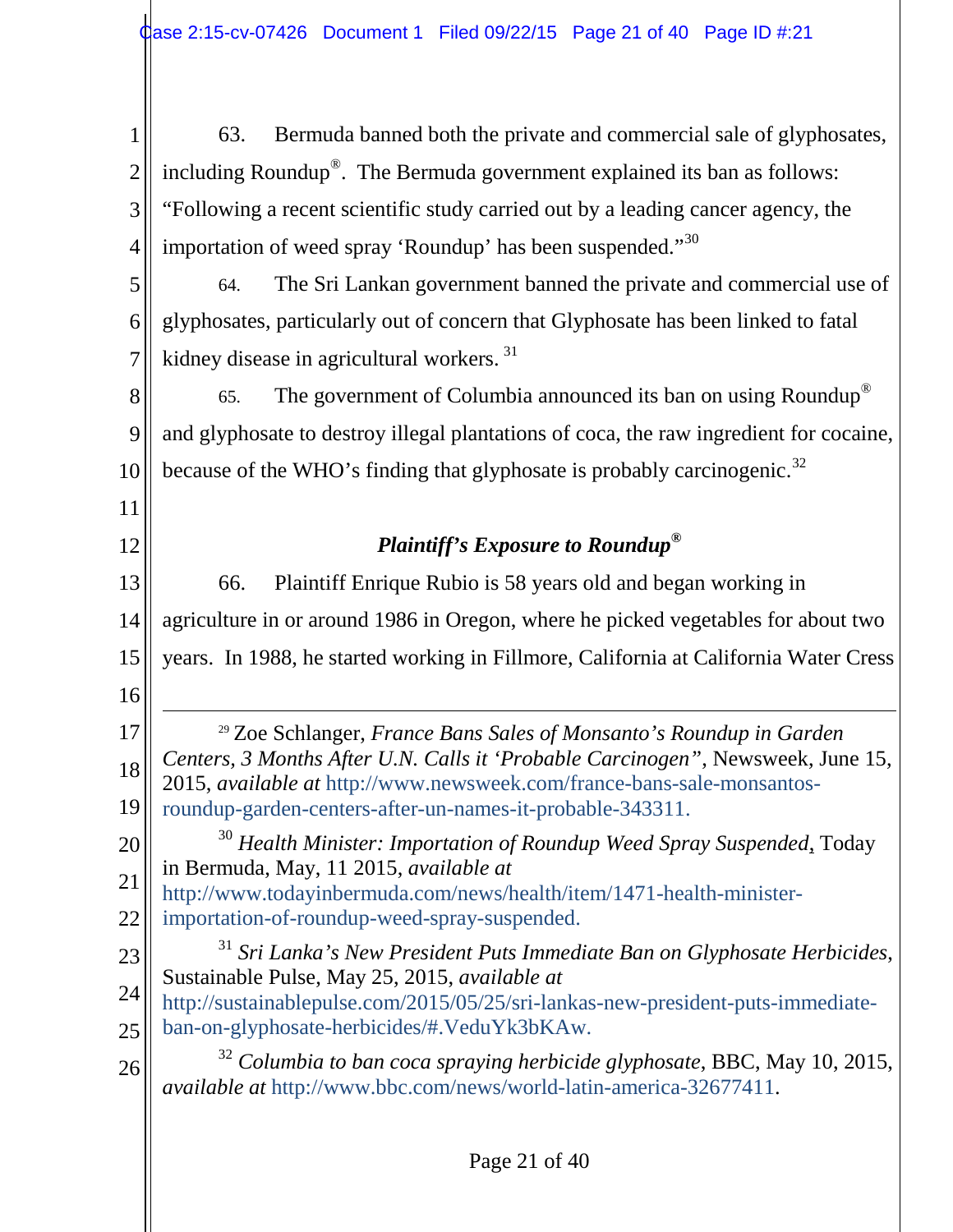1 2 3 4 5 6 7 Inc. Mr. Rubio worked at this location between 1988 and 1993, during which time he worked in the fields on strawberry, cucumber, and other vegetable crops. His duties involved spraying the fields, weeds, and bugs with Roundup® and other pesticides or chemicals. As an applicator, Mr. Rubio drove a tractor, wore a backpack, and also utilized a hand pump to spray Roundup. During application, his protection was limited to a paper face mask. Mr. Rubio sprayed two days per week and all year.

8 9 10 11 12 67. Mr. Rubio subsequently moved to El Paso, Texas, for work where he worked at Sangro between 1993 and 1995. There, Mr. Rubio also worked as an applicator, and sprayed onion and other vegetable fields. Again, Mr. Rubio sprayed Roundup once or twice per week all year. However, the frequency at which he sprayed Roundup in Texas was lower than while he worked in California.

13 14 15 16 68. In 1995, Mr. Rubio was diagnosed with bone cancer but he is not aware of the type of cancer he has. Since his diagnosis, Mr. Rubio has moved from Texas to Colorado to live with his nephew. As a result of his illness, Mr. Rubio has been out of work and subsists on government benefits.

### **CLAIM ONE**

# **STRICT LIABILITY (DESIGN DEFECT)**

20 21 69. Plaintiff incorporates by reference each and every allegation set forth in the preceding paragraphs as if fully stated herein.

22 23 70. Plaintiff brings this strict liability claim against Defendant for defective design.

17

18

19

24 25 26 71. At all times relevant to this litigation, Defendant engaged in the business of testing, developing, designing, manufacturing, marketing, selling, distributing, and promoting Roundup® products, which are defective and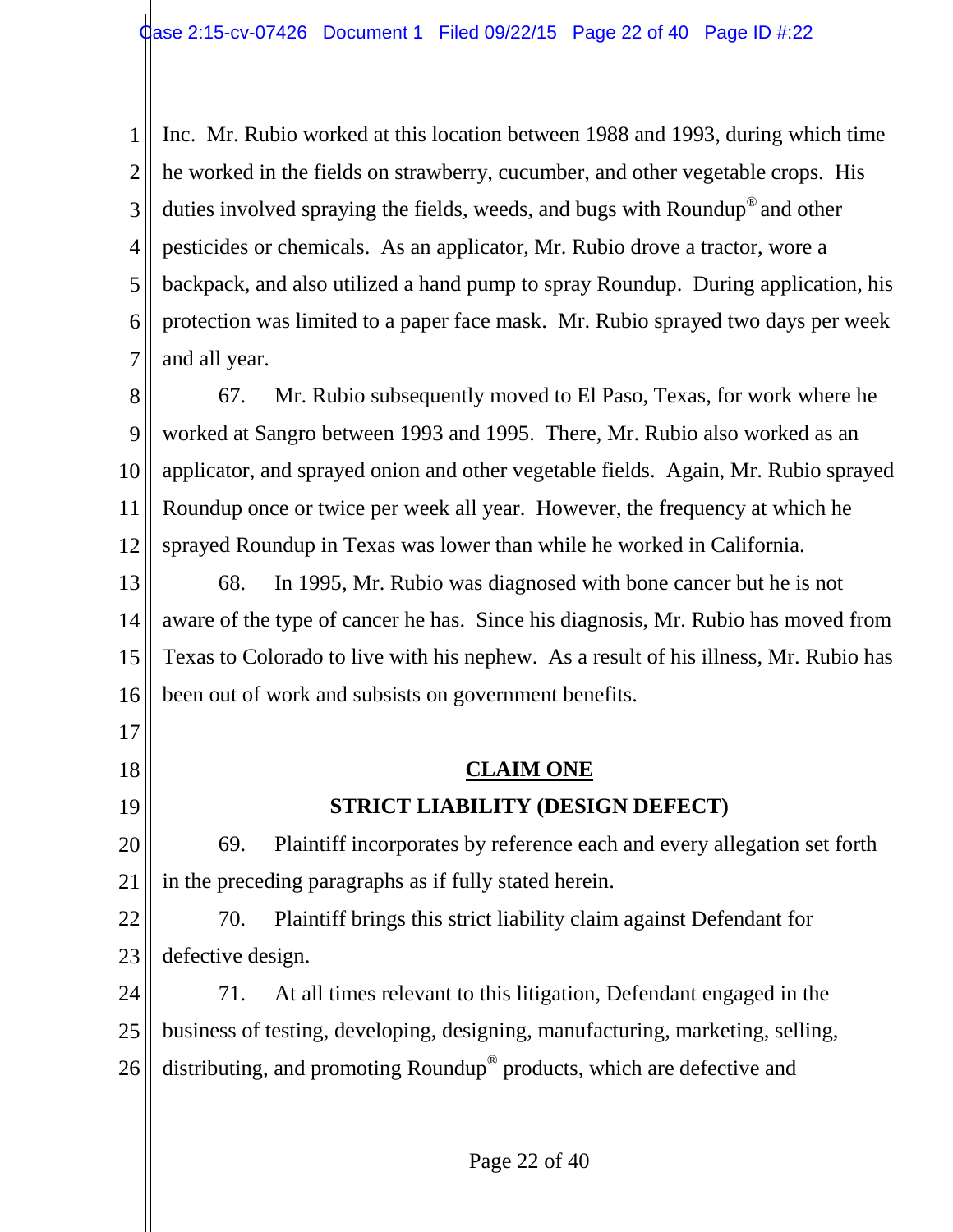1 2 3 4 5 6 unreasonably dangerous to consumers, including Plaintiff, thereby placing Roundup® products into the stream of commerce. These actions were under the ultimate control and supervision of Defendant. At all times relevant to this litigation, Defendant designed, researched, developed, manufactured, produced, tested, assembled, labeled, advertised, promoted, marketed, sold, and distributed the Roundup® products used by the Plaintiff, as described above.

7 8 9 10 72. At all times relevant to this litigation, Defendant's Roundup<sup>®</sup> products were manufactured, designed, and labeled in an unsafe, defective, and inherently dangerous manner that was dangerous for use by or exposure to the public, and, in particular, the Plaintiff.

11 12 13 14 15 73. At all times relevant to this litigation, Defendant's Roundup<sup>®</sup> products reached the intended consumers, handlers, and users or other persons coming into contact with these products in New York and throughout the United States, including Plaintiff, without substantial change in their condition as designed, manufactured, sold, distributed, labeled, and marketed by Defendant.

16 17 18 19 20 21 74. Defendant's Roundup® products, as researched, tested, developed, designed, licensed, manufactured, packaged, labeled, distributed, sold, and marketed by Defendant were defective in design and formulation in that when they left the hands of the Defendant's manufacturers and/or suppliers, they were unreasonably dangerous and dangerous to an extent beyond that which an ordinary consumer would contemplate.

22 23 24 25 26 75. Defendant's Roundup® products, as researched, tested, developed, designed, licensed, manufactured, packaged, labeled, distributed, sold, and marketed by Defendant were defective in design and formulation in that when they left the hands of Defendant's manufacturers and/or suppliers, the foreseeable risks exceeded the alleged benefits associated with their design and formulation.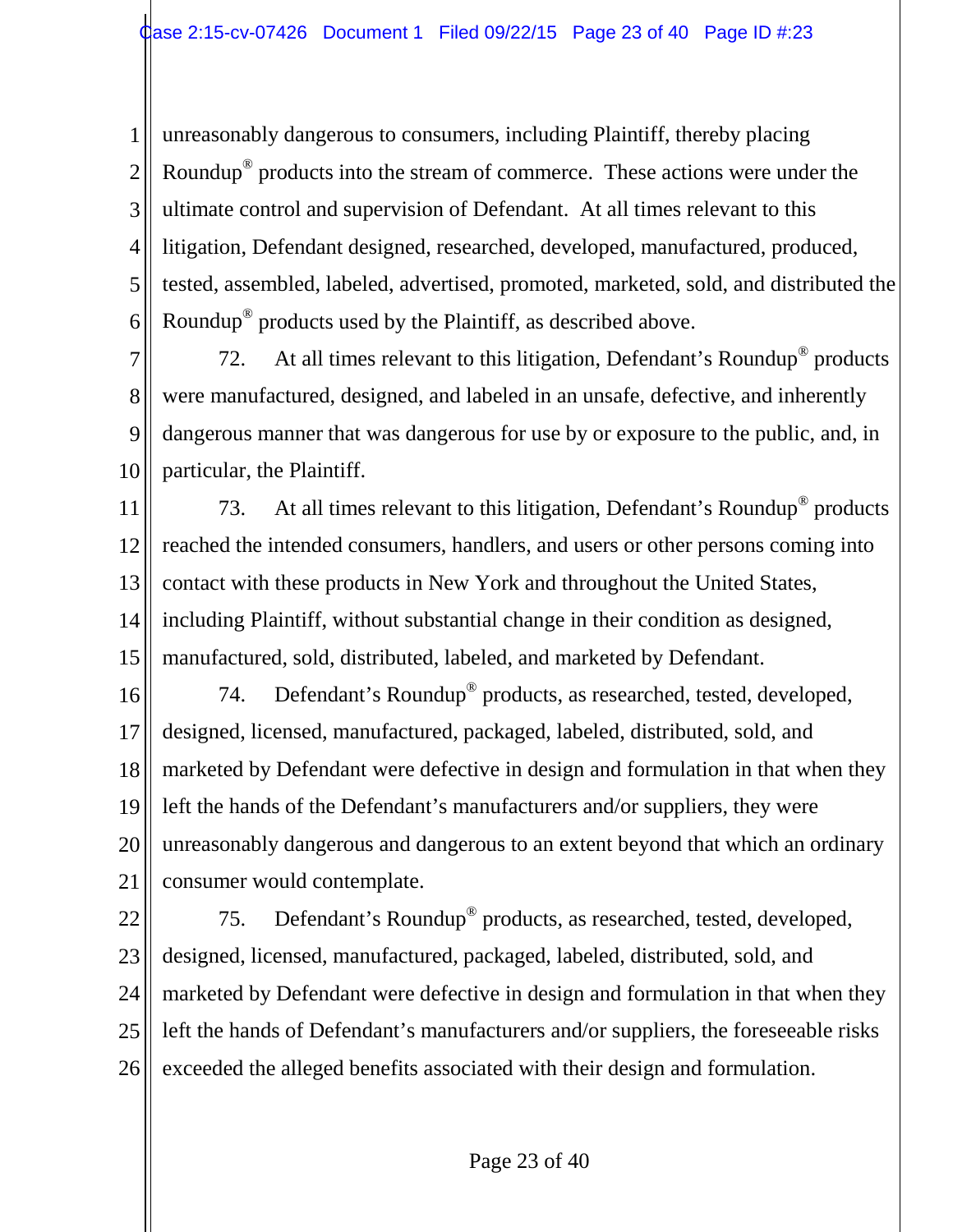1 2 3 76. At all times relevant to this action, Defendant knew or had reason to know that its Roundup® products were defective and were inherently dangerous and unsafe when used in the manner instructed and provided by Defendant.

4 5 6 7 77. Therefore, at all times relevant to this litigation, Defendant's Roundup® products, as researched, tested, developed, designed, licensed, manufactured, packaged, labeled, distributed, sold and marketed by Defendant were defective in design and formulation, in one or more of the following ways:

a. When placed in the stream of commerce, Defendant's Roundup® products were defective in design and formulation, and, consequently, dangerous to an extent beyond that which an ordinary consumer would contemplate.

8

9

10

11

12

13

14

15

16

17

18

19

20

21

22

23

24

25

26

b. When placed in the stream of commerce, Defendant's Roundup® products were unreasonably dangerous in that they were hazardous and posed a grave risk of cancer and other serious illnesses when used in a reasonably anticipated manner.

c. When placed in the stream of commerce, Defendant's Roundup® products contained unreasonably dangerous design defects and were not reasonably safe when used in a reasonably anticipated or intended manner.

d. Defendant did not sufficiently test, investigate, or study its Roundup® products and, specifically, the active ingredient glyphosate.

e. Exposure to Roundup® and glyphosate-containing products presents a risk of harmful side effects that outweigh any potential utility stemming from the use of the herbicide.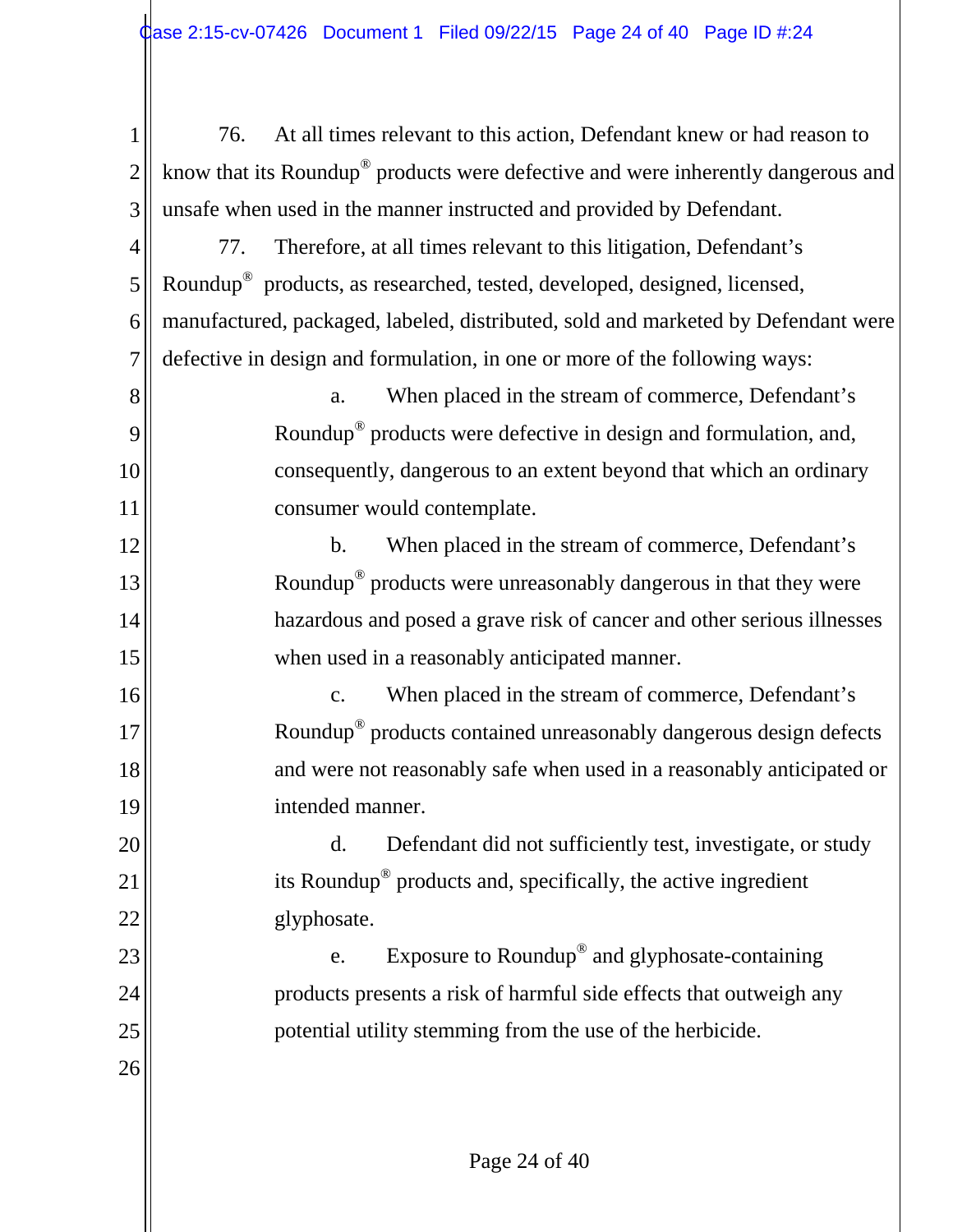1 2 3 4 5 6 7 8 9 10 11 12 13 14 15 16 17 18 19 20 21 22 23 24 25 26 f. Defendant knew or should have known at the time of marketing its Roundup® products that exposure to Roundup® and specifically, its active ingredient glyphosate, could result in cancer and other severe illnesses and injuries. g. Defendant did not conduct adequate post-marketing surveillance of its Roundup<sup>®</sup> products. h. Defendant could have employed safer alternative designs and formulations. 78. Plaintiff was exposed to Defendant's Roundup® products in the course of her employment as a horticultural worker, as described above, without knowledge of their dangerous characteristics. 79. At all times relevant to this litigation, Plaintiff used and/or was exposed to the use of Defendant's Roundup® products in an intended or reasonably foreseeable manner without knowledge of their dangerous characteristics. 80. Plaintiff could not have reasonably discovered the defects and risks associated with Roundup® or glyphosate-containing products before or at the time of exposure. 81. The harm caused by Defendant's Roundup® products far outweighed their benefit, rendering Defendant's products dangerous to an extent beyond that which an ordinary consumer would contemplate. Defendant's Roundup® products were and are more dangerous than alternative products and Defendant could have designed its Roundup® products to make them less dangerous. Indeed, at the time that Defendant designed its Roundup® products, the state of the industry's scientific knowledge was such that a less risky design or formulation was attainable. 82. At the time Roundup<sup>®</sup> products left Defendant's control, there was a practical, technically feasible and safer alternative design that would have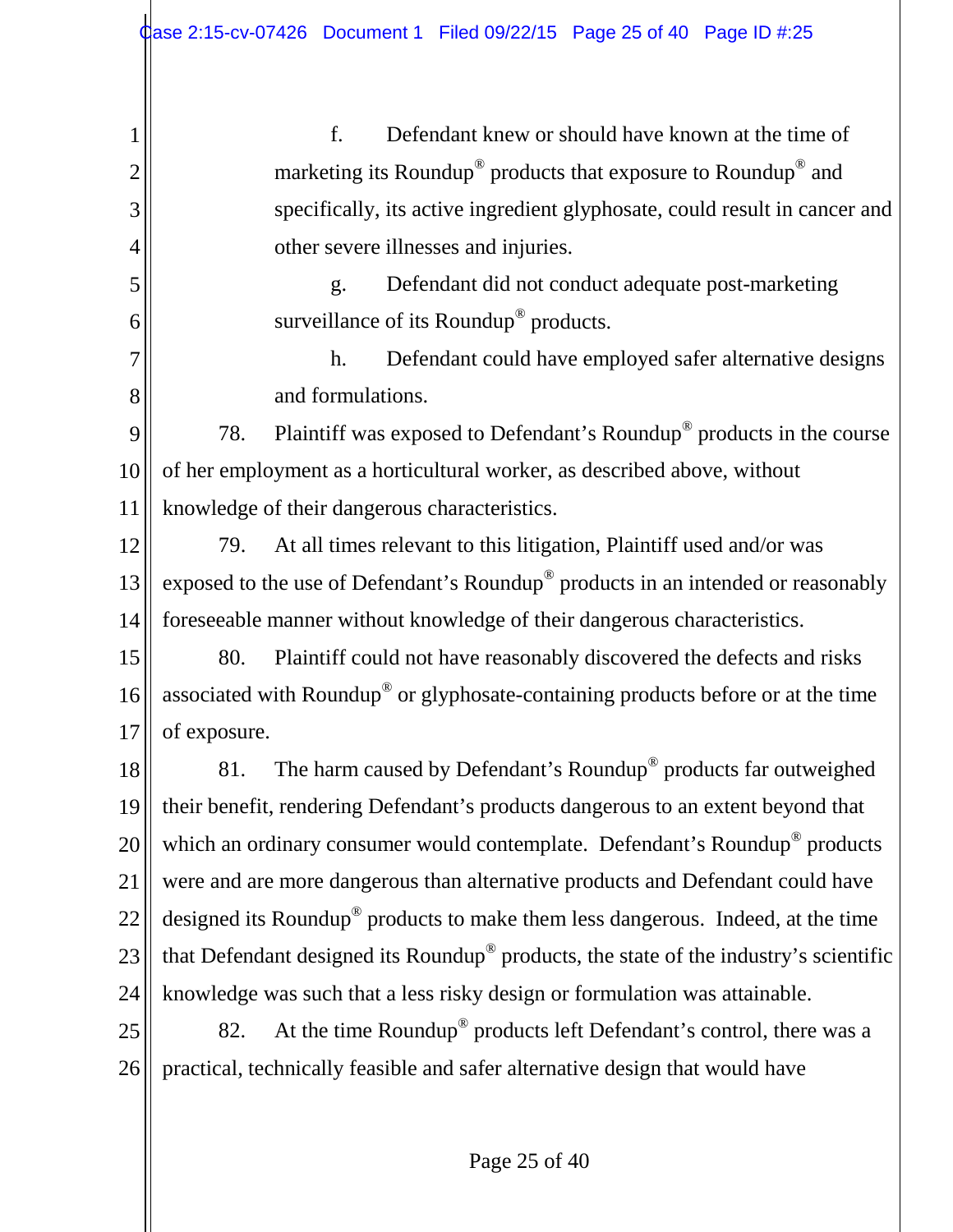2

prevented the harm without substantially impairing the reasonably anticipated or intended function of Defendant's herbicides.

3 4 5 83. Defendant's defective design of its Roundup<sup>®</sup> products was willful, wanton, fraudulent, malicious, and conducted with reckless disregard for the health and safety of users of the Roundup® products, including the Plaintiff herein.

6 7 84. Therefore, as a result of the unreasonably dangerous condition of its Roundup® products, Defendant is strictly liable to Plaintiff.

8 9 10 85. The defects in Defendant's Roundup® products were substantial and contributing factors in causing Plaintiff's grave injuries, and, but for Defendant's misconduct and omissions, Plaintiff would not have sustained her injuries.

11 12 13 14 15 16 17 86. Defendant's conduct, as described above, was reckless. Defendant risked the lives of consumers and users of its products, including Plaintiff, with knowledge of the safety problems associated with Roundup® and glyphosatecontaining products, and suppressed this knowledge from the general public. Defendant made conscious decisions not to redesign, warn or inform the unsuspecting public. Defendant's reckless conduct warrants an award of punitive damages.

18 19 20 21 22 87. As a direct and proximate result of Defendant placing its defective Roundup® products into the stream of commerce, Plaintiff has suffered and continues to suffer grave injuries, and has endured physical pain and discomfort, as well as economic hardship, including considerable financial expenses for medical care and treatment. Plaintiff will continue to incur these expenses in the future.

23 24 25 26 88. WHEREFORE, Plaintiff respectfully requests that this Court enter judgment in Plaintiff's favor for compensatory and punitive damages, together with interest, costs herein incurred, attorneys' fees and all such other and further relief as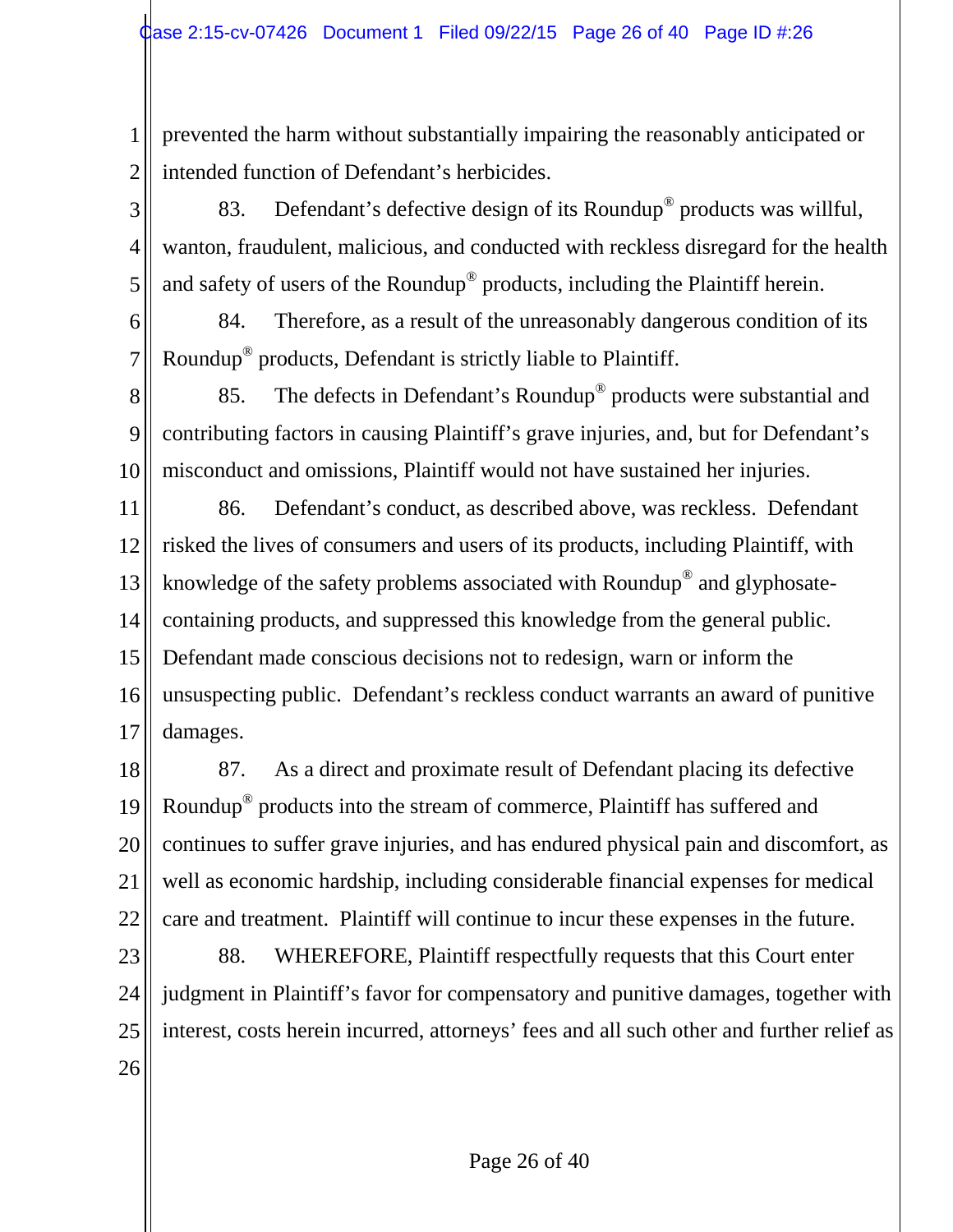4

5

1 2 this Court deems just and proper. Plaintiff also demands a jury trial on the issues contained herein.

### **CLAIM TWO**

# **STRICT LIABILITY (FAILURE TO WARN)**

6 7 89. Plaintiff incorporates by reference each and every allegation set forth in the preceding paragraphs as if fully stated herein.

8 9 90. Plaintiff brings this strict liability claim against Defendant for failure to warn.

10 11 12 13 14 15 16 91. At all times relevant to this litigation, Defendant engaged in the business of testing, developing, designing, manufacturing, marketing, selling, distributing, and promoting Roundup® products, which are defective and unreasonably dangerous to consumers, including Plaintiff, because they do not contain adequate warnings or instructions concerning the dangerous characteristics of Roundup® and specifically, the active ingredient glyphosate. These actions were under the ultimate control and supervision of Defendant.

17 18 19 20 21 22 23 92. Defendant researched, developed, designed, tested, manufactured, inspected, labeled, distributed, marketed, promoted, sold, and otherwise released into the stream of commerce its Roundup® products, and in the course of same, directly advertised or marketed the products to consumers and end users, including the Plaintiff, Plaintiff's employer, Plaintiff's co-workers, and persons responsible for consumers (such as employers), and therefore had a duty to warn of the risks associated with the use of Roundup® and glyphosate-containing products.

24 25 26 93. At all times relevant to this litigation, Defendant had a duty to properly test, develop, design, manufacture, inspect, package, label, market, promote, sell, distribute, maintain supply, provide proper warnings, and take such steps as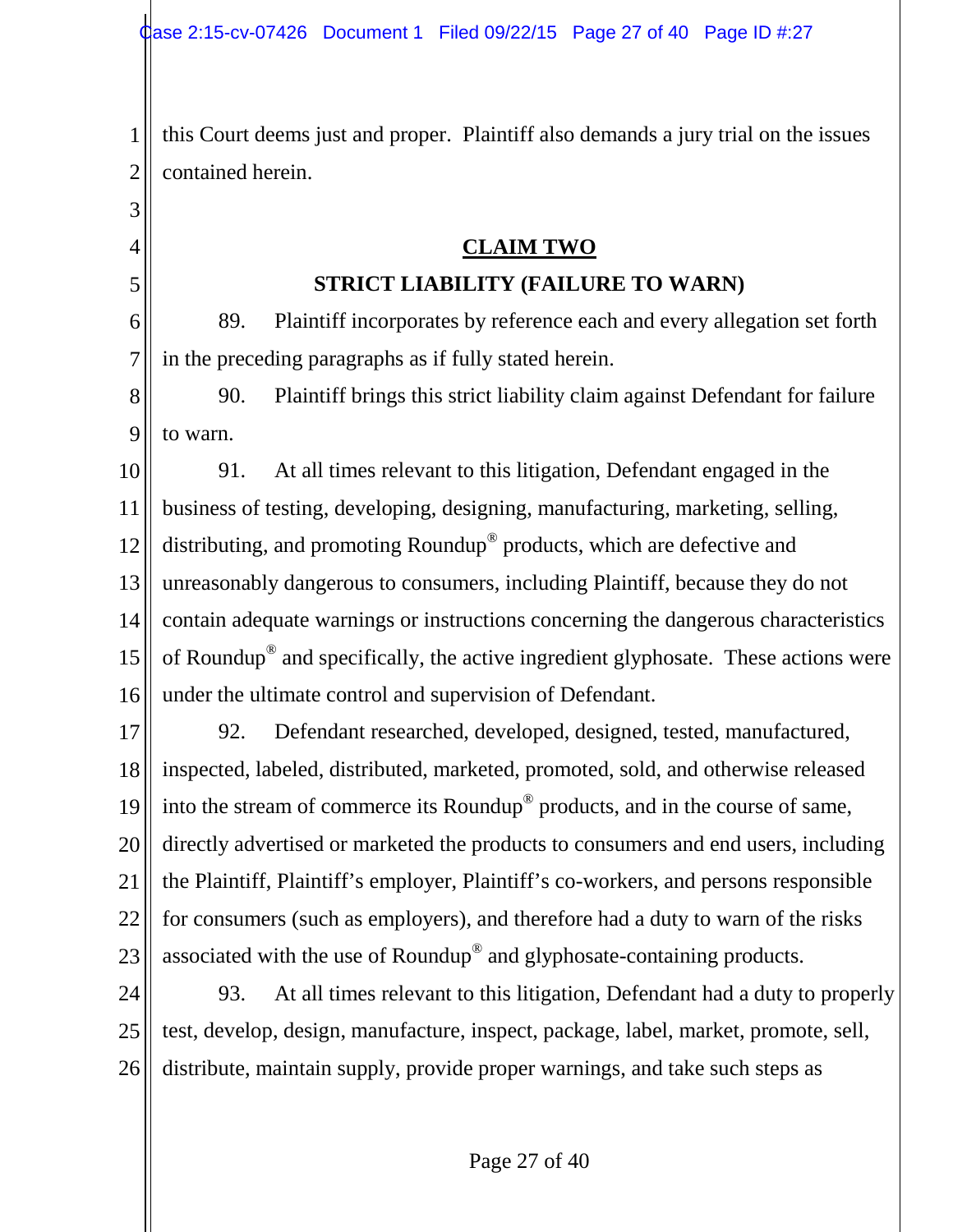1 2 3 4 5 necessary to ensure that its Roundup® products did not cause users and consumers to suffer from unreasonable and dangerous risks. Defendant had a continuing duty to warn the Plaintiff of the dangers associated with Roundup® use and exposure. Defendant, as manufacturer, seller, or distributor of chemical herbicides is held to the knowledge of an expert in the field.

6 7 8 9 10 94. At the time of manufacture, Defendant could have provided the warnings or instructions regarding the full and complete risks of Roundup<sup>®</sup> and glyphosate-containing products because it knew or should have known of the unreasonable risks of harm associated with the use of and/or exposure to such products.

11 12 13 14 95. At all times relevant to this litigation, Defendant failed to investigate, study, test, or promote the safety or to minimize the dangers to users and consumers of its product and to those who would foreseeably use or be harmed by Defendant's herbicides, including Plaintiff.

15 16 17 18 19 20 21 22 96. Despite the fact that Defendant knew or should have known that Roundup® posed a grave risk of harm, it failed to exercise reasonable care to warn of the dangerous risks associated with use and exposure. The dangerous propensities of its products and the carcinogenic characteristics of glyphosate, as described above, were known to Defendant, or scientifically knowable to Defendant through appropriate research and testing by known methods, at the time it distributed, supplied or sold the product, and not known to end users and consumers, such as Plaintiff and the horticultural company who employed her.

23 24 25 26 97. Defendant knew or should have known that its products created significant risks of serious bodily harm to consumers, as alleged herein, and Defendant failed to adequately warn consumers and reasonably foreseeable users of the risks of exposure to its products. Defendant has wrongfully concealed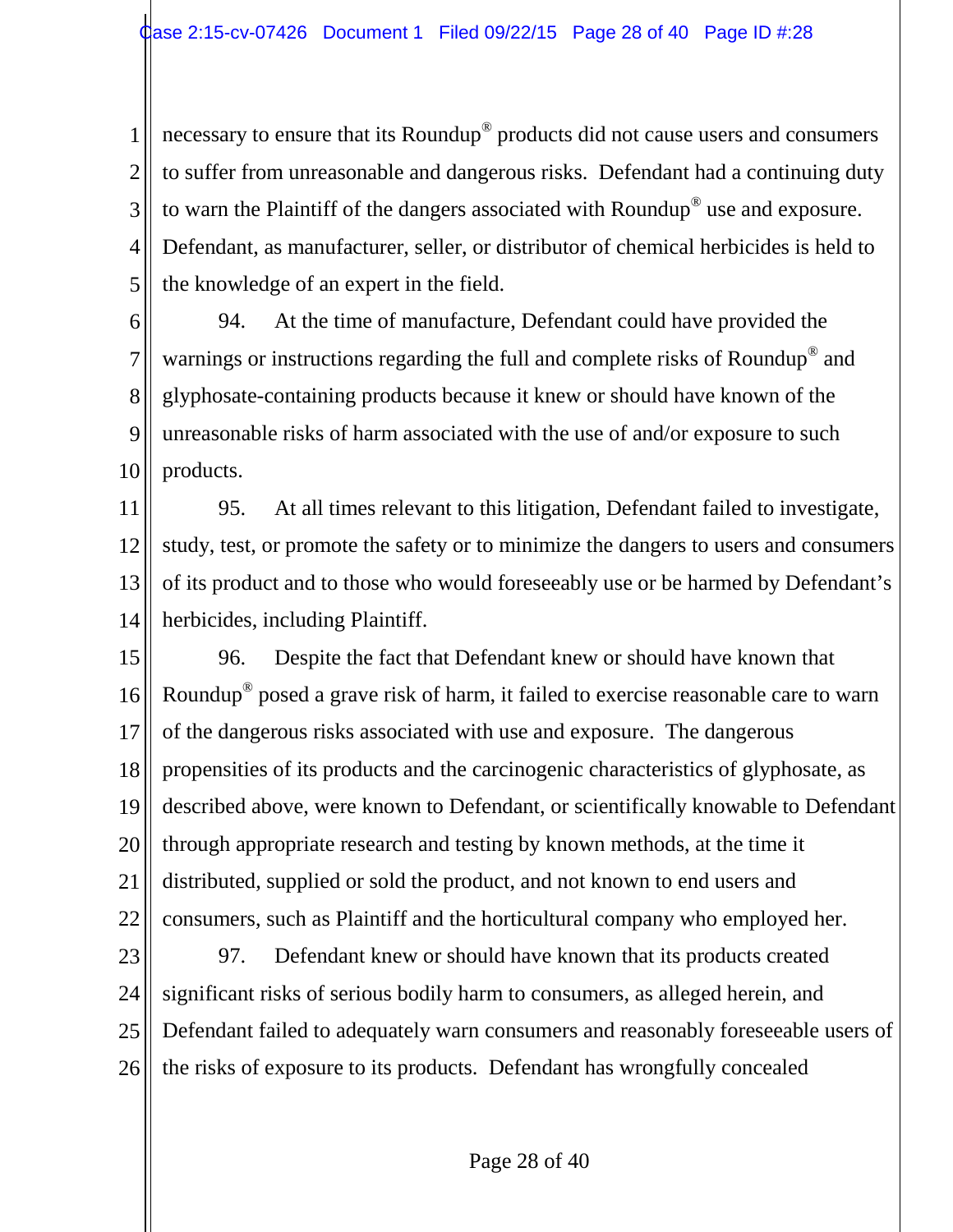1 2 3 information concerning the dangerous nature of Roundup® and its active ingredient glyphosate, and further made false and/or misleading statements concerning the safety of Roundup® and glyphosate.

4 5 6 7 8 98. At all times relevant to this litigation, Defendant's Roundup<sup>®</sup> products reached the intended consumers, handlers, and users or other persons coming into contact with these products in New York and throughout the United States, including Plaintiff, without substantial change in their condition as designed, manufactured, sold, distributed, labeled, and marketed by Defendant.

9 10 11 99. Plaintiff was exposed to Defendant's Roundup® products in the course of her employment as a horticultural worker, as described above, without knowledge of their dangerous characteristics.

12 13 14 15 100. At all times relevant to this litigation, Plaintiff used and/or was exposed to the use of Defendant's Roundup® products in their intended or reasonably foreseeable manner without knowledge of their dangerous characteristics.

16 17 18 19 101. Plaintiff could not have reasonably discovered the defects and risks associated with Roundup® or glyphosate-containing products prior to or at the time of Plaintiff's exposure. Plaintiff relied upon the skill, superior knowledge, and judgment of Defendant.

20 21 22 23 24 25 102. Defendant knew or should have known that the minimal warnings disseminated with its Roundup® products were inadequate, but they failed to communicate adequate information on the dangers and safe use/exposure and failed to communicate warnings and instructions that were appropriate and adequate to render the products safe for their ordinary, intended and reasonably foreseeable uses, including agricultural and horticultural applications.

26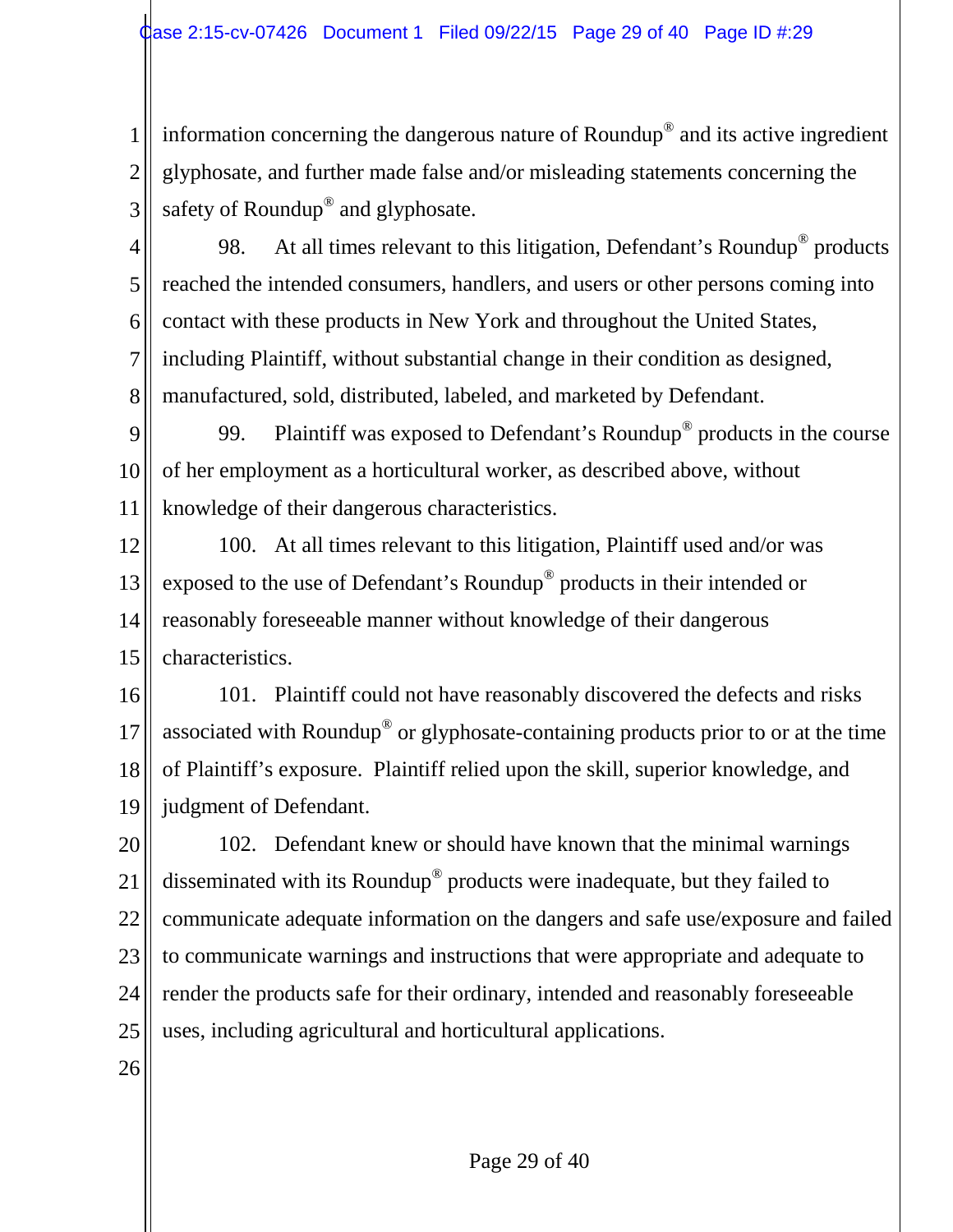1 2 3 4 5 6 7 8 9 10 11 103. The information that Defendant did provide or communicate failed to contain relevant warnings, hazards, and precautions that would have enabled horticultural workers such as Plaintiff to utilize the products safely and with adequate protection. Instead, Defendant disseminated information that was inaccurate, false, and misleading and which failed to communicate accurately or adequately the comparative severity, duration, and extent of the risk of injuries with use of and/or exposure to Roundup® and glyphosate; continued to aggressively promote the efficacy of its products, even after it knew or should have known of the unreasonable risks from use or exposure; and concealed, downplayed, or otherwise suppressed, through aggressive marketing and promotion, any information or research about the risks and dangers of exposure to Roundup® and glyphosate.

12 13 14 104. To this day, Defendant has failed to adequately and accurately warn of the true risks of Plaintiff's injuries associated with the use of and exposure to Roundup® and its active ingredient glyphosate, a probable carcinogen.

15 16 17 18 105. As a result of their inadequate warnings, Defendant's Roundup® products were defective and unreasonably dangerous when they left the possession and/or control of Defendant, were distributed by Defendant, and used by Plaintiff in the course of her employment as a horticultural worker.

19 20 21 22 106. Defendant is liable to Plaintiff for injuries caused by its negligent or willful failure, as described above, to provide adequate warnings or other clinically relevant information and data regarding the appropriate use of its products and the risks associated with the use of or exposure to Roundup® and glyphosate.

23 24 25 107. The defects in Defendant's Roundup<sup>®</sup> products were substantial and contributing factors in causing Plaintiff's injuries, and, but for Defendant's misconduct and omissions, Plaintiff would not have sustained their injuries.

26

Page 30 of 40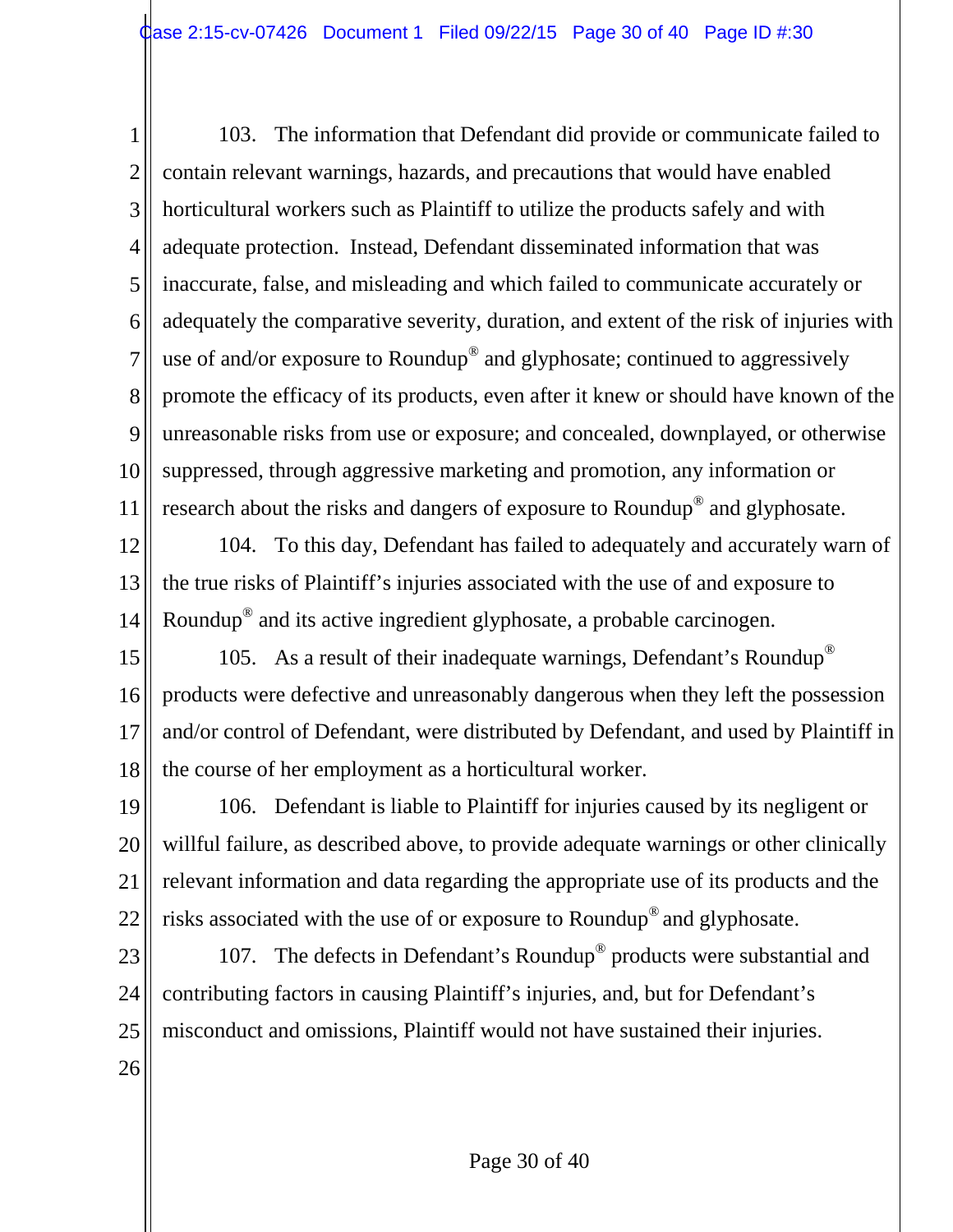1 2 3 4 5 108. Had Defendant provided adequate warnings and instructions and properly disclosed and disseminated the risks associated with its Roundup® products, Plaintiff could have avoided the risk of developing injuries as alleged herein and the company who employed Plaintiff could have obtained alternative herbicides.

6 7 8 9 10 109. As a direct and proximate result of Defendant placing its defective Roundup® products into the stream of commerce, Plaintiff has suffered and continues to suffer severe injuries, and has endured physical pain and discomfort, as well as economic hardship, including considerable financial expenses for medical care and treatment. Plaintiff will continue to incur these expenses in the future.

11 12 13 14 15 110. WHEREFORE, Plaintiff respectfully requests that this Court enter judgment in Plaintiff's favor for compensatory and punitive damages, together with interest, costs herein incurred, attorneys' fees and all such other and further relief as this Court deems just and proper. Plaintiff also demands a jury trial on the issues contained herein.

# 16

17

### 18

# **CLAIM THREE NEGLIGENCE**

19 20 111. Plaintiff incorporates by reference each and every allegation set forth in the preceding paragraphs as if fully stated herein.

21 22 112. Defendant, directly or indirectly, caused Roundup® products to be sold, distributed, packaged, labeled, marketed, promoted, and/or used by Plaintiff.

23 24 25 26 113. At all times relevant to this litigation, Defendant had a duty to exercise reasonable care in the design, research, manufacture, marketing, advertisement, supply, promotion, packaging, sale, and distribution of its Roundup<sup>®</sup> products, including the duty to take all reasonable steps necessary to manufacture, promote,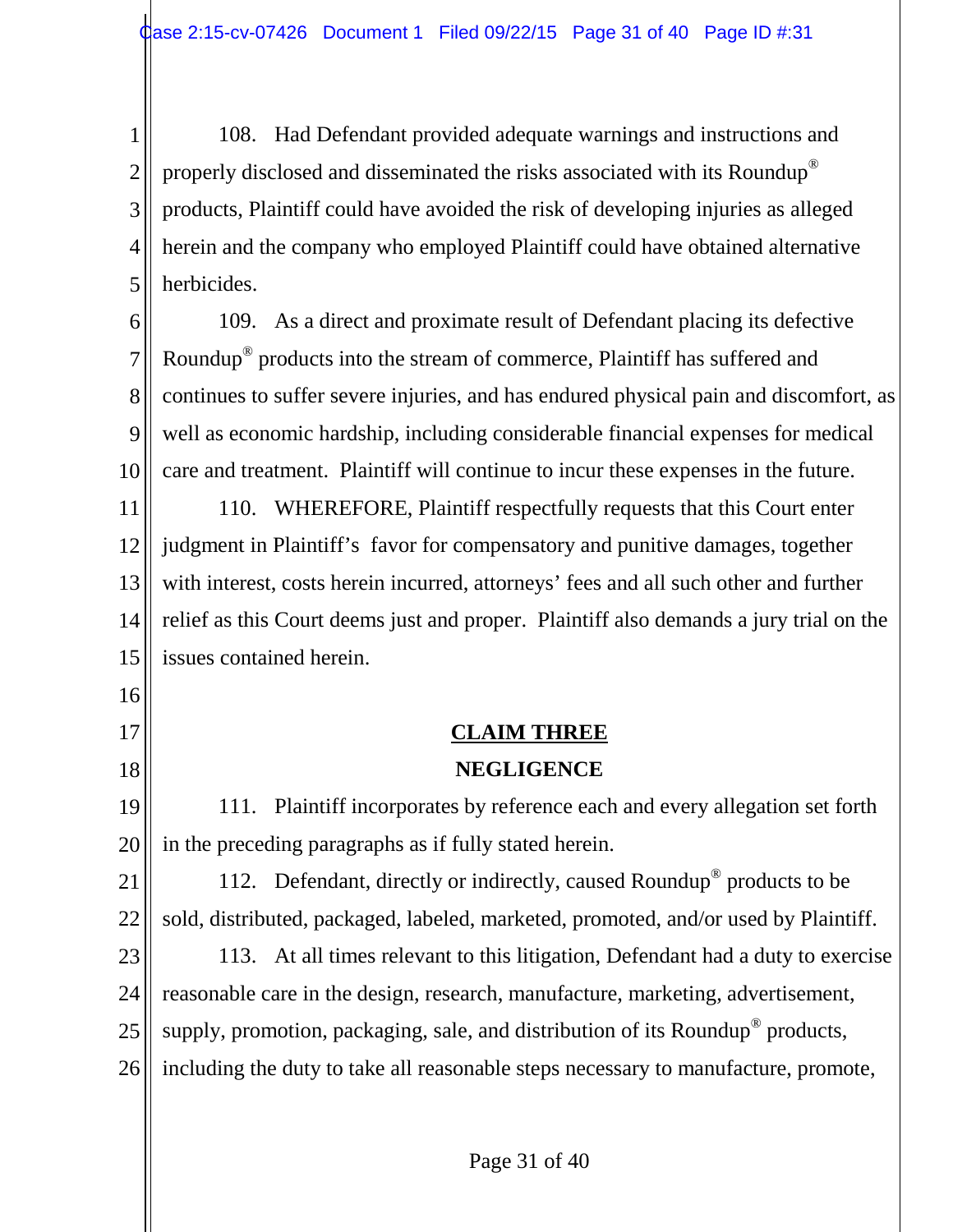1 2 and/or sell a product that was not unreasonably dangerous to consumers and users of the product.

3 4 5 6 7 8 9 114. At all times relevant to this litigation, Defendant had a duty to exercise reasonable care in the marketing, advertisement, and sale of the Roundup® products. Defendant's duty of care owed to consumers and the general public included providing accurate, true, and correct information concerning the risks of using Roundup® and appropriate, complete, and accurate warnings concerning the potential adverse effects of exposure to Roundup®, and, in particular, its active ingredient glyphosate.

10 11 12 115. At all times relevant to this litigation, Defendant knew or, in the exercise of reasonable care, should have known of the hazards and dangers of Roundup® and specifically, the carcinogenic properties of the chemical glyphosate.

13 14 15 16 17 116. Accordingly, at all times relevant to this litigation, Defendant knew or, in the exercise of reasonable care, should have known that use of or exposure to its Roundup® products could cause or be associated with Plaintiff's injuries and thus created a dangerous and unreasonable risk of injury to the users of these products, including Plaintiff.

18 19 20 21 117. Defendant also knew or, in the exercise of reasonable care, should have known that users and consumers of Roundup<sup>®</sup> were unaware of the risks and the magnitude of the risks associated with use of and/or exposure to Roundup® and glyphosate-containing products.

22 23 24 25 26 118. As such, Defendant breached its duty of reasonable care and failed to exercise ordinary care in the design, research, development, manufacture, testing, marketing, supply, promotion, advertisement, packaging, sale, and distribution of its Roundup® products, in that Defendant manufactured and produced defective herbicides containing the chemical glyphosate, knew or had reason to know of the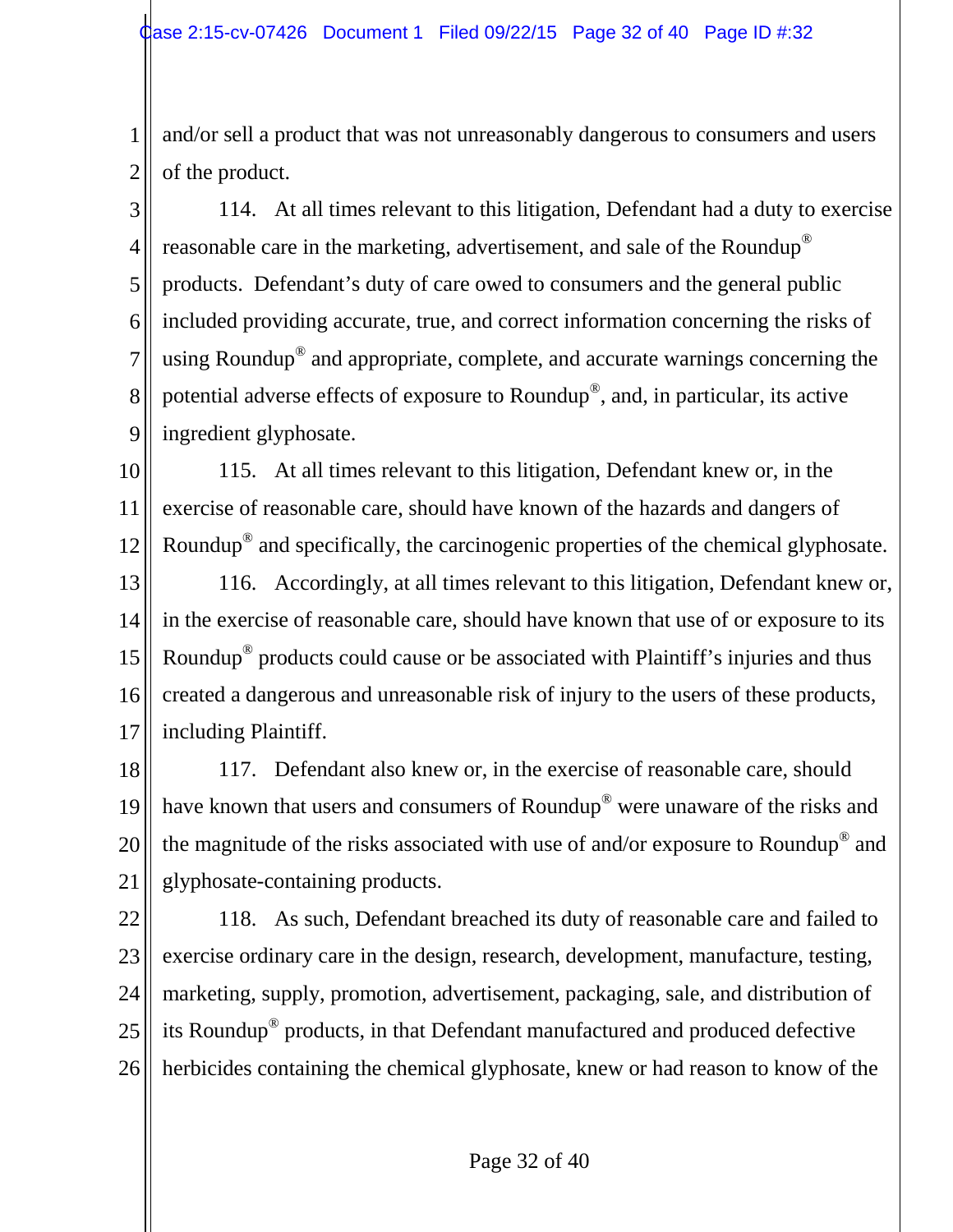1 2 3 4 defects inherent in its products, knew or had reason to know that a user's or consumer's exposure to the products created a significant risk of harm and unreasonably dangerous side effects, and failed to prevent or adequately warn of these risks and injuries.

5 6 7 8 9 119. Despite its ability and means to investigate, study, and test its products and to provide adequate warnings, Defendant has failed to do so. Indeed, Defendant has wrongfully concealed information and has further made false and/or misleading statements concerning the safety and/or exposure to Roundup® and glyphosate.

120. Defendant's negligence included:

10

11

12

13

14

25

26

a. Manufacturing, producing, promoting, formulating, creating, developing, designing, selling, and/or distributing its Roundup® products without thorough and adequate pre- and postmarket testing;

15 16 17 18 19 20 b. Manufacturing, producing, promoting, formulating, creating, developing, designing, selling, and/or distributing Roundup® while negligently and/or intentionally concealing and failing to disclose the results of trials, tests, and studies of exposure to glyphosate, and, consequently, the risk of serious harm associated with human use of and exposure to Roundup<sup>®</sup>;

21 22 23 24 c. Failing to undertake sufficient studies and conduct necessary tests to determine whether or not Roundup® products and glyphosate-containing products were safe for their intended use in agriculture and horticulture;

d. Failing to use reasonable and prudent care in the design, research, manufacture, and development of Roundup® products so as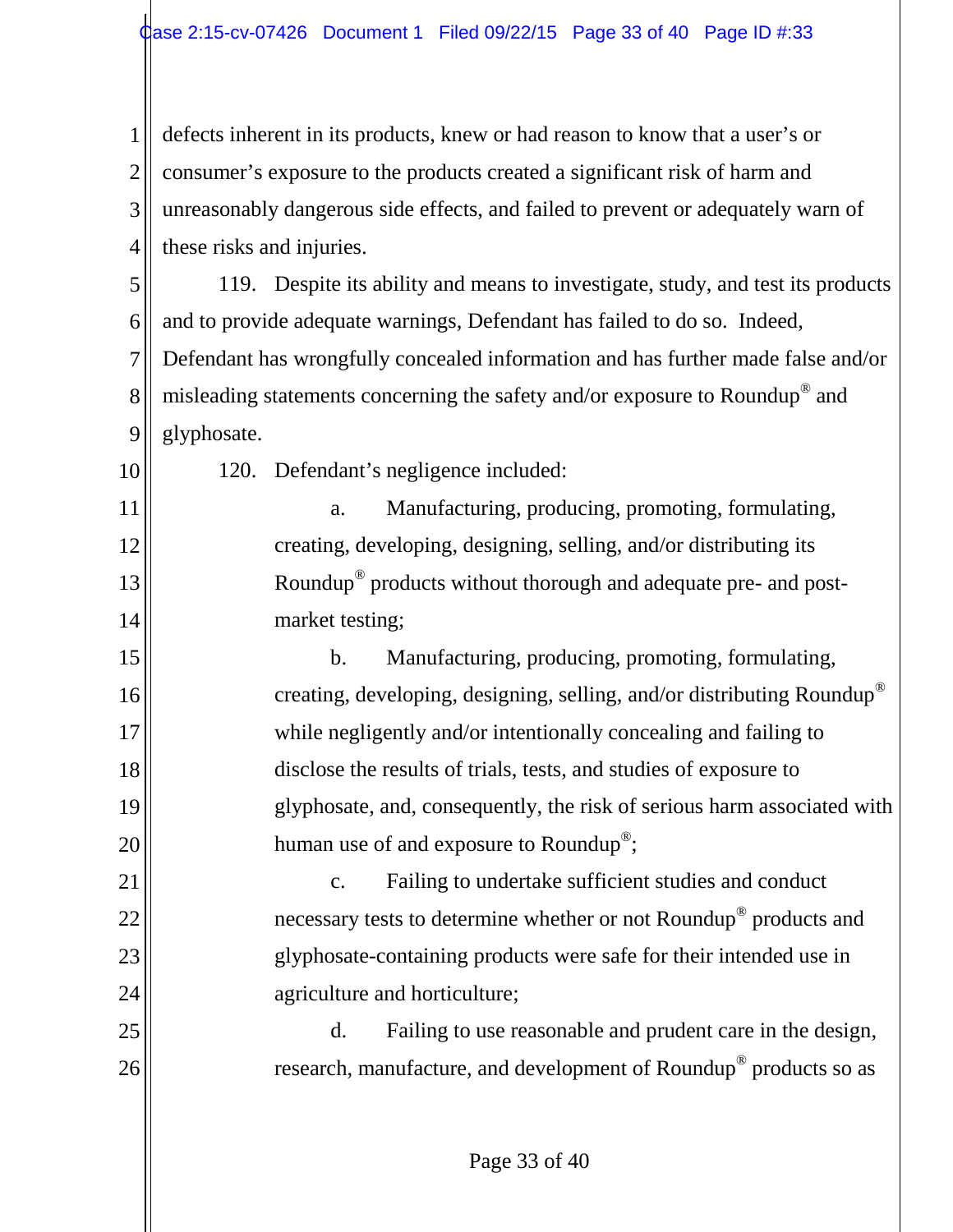1 2 3 4 5 6 7 8 9 10 11 12 13 14 15 16 17 18 19 20 21 22 23 24 25 26 to avoid the risk of serious harm associated with the prevalent use of Roundup®/glyphosate as an herbicide; e. Failing to design and manufacture Roundup<sup>®</sup> products so as to ensure they were at least as safe and effective as other herbicides on the market; f. Failing to provide adequate instructions, guidelines, and safety precautions to those persons who Defendant could reasonably foresee would use and be exposed to its Roundup® products; g. Failing to disclose to Plaintiffs, users/consumers, and the general public that use of and exposure to Roundup® presented severe risks of cancer and other grave illnesses; h. Failing to warn Plaintiff, consumers, and the general public that the product's risk of harm was unreasonable and that there were safer and effective alternative herbicides available to Plaintiff and other consumers; i. Systematically suppressing or downplaying contrary evidence about the risks, incidence, and prevalence of the side effects of Roundup® and glyphosate-containing products; j. Representing that its Roundup® products were safe for their intended use when, in fact, Defendant knew or should have known that the products were not safe for their intended purpose; k. Declining to make or propose any changes to Roundup<sup>®</sup> products' labeling or other promotional materials that would alert the consumers and the general public of the risks of Roundup® and glyphosate;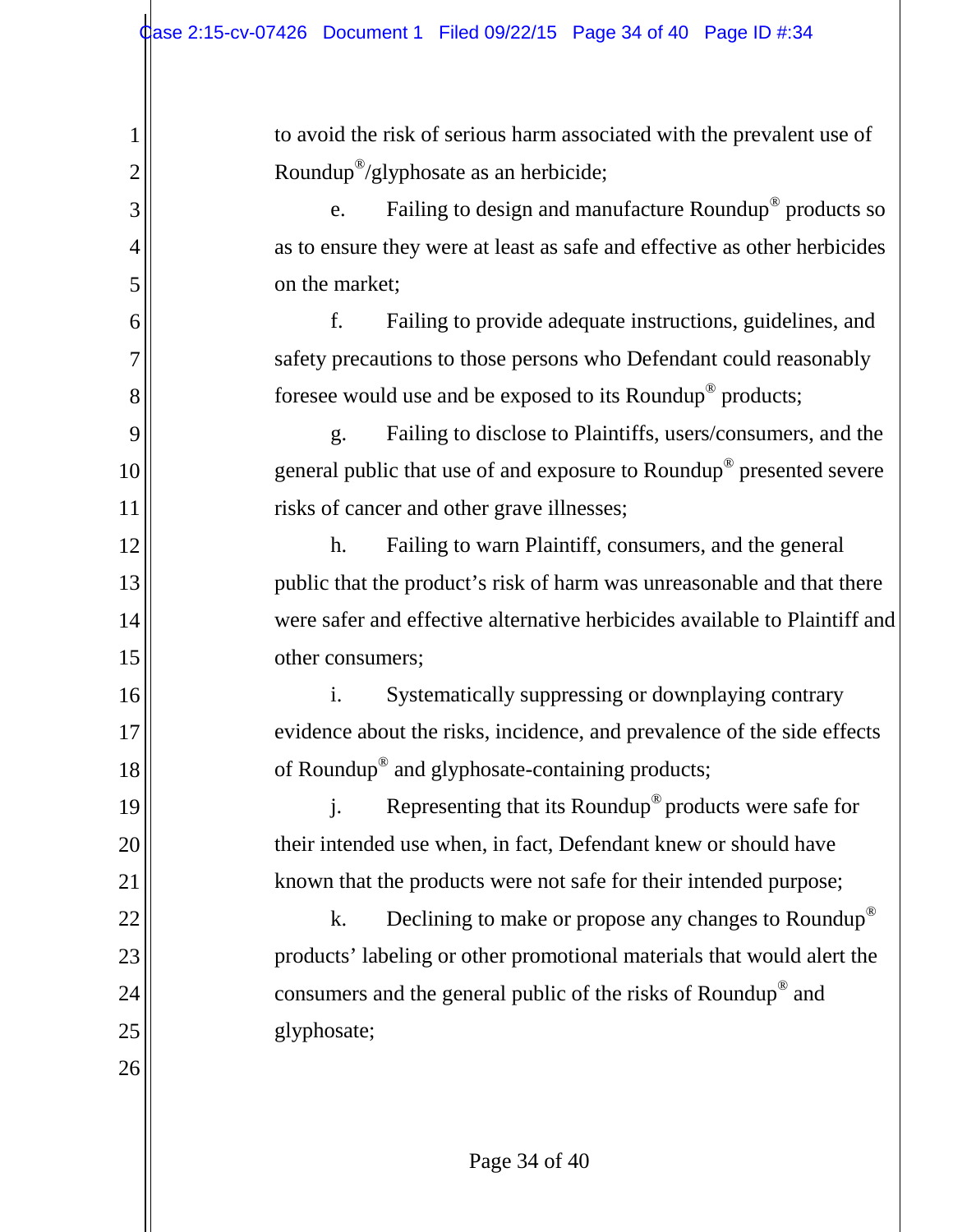2

3

4

5

6

7

8

9

10

l. Advertising, marketing, and recommending the use of the Roundup® products, while concealing and failing to disclose or warn of the dangers known by Defendant to be associated with or caused by the use of or exposure to Roundup® and glyphosate;

m. Continuing to disseminate information to its consumers, which indicate or imply that Defendant's Roundup<sup>®</sup> products are not unsafe for use in the agricultural and horticultural industries; and

n. Continuing the manufacture and sale of its products with the knowledge that the products were unreasonably unsafe and dangerous.

11 12 13 14 121. Defendant knew and/or should have known that it was foreseeable that consumers such as Plaintiff would suffer injuries as a result of Defendant's failure to exercise ordinary care in the manufacturing, marketing, labeling, distribution, and sale of Roundup®.

15 16 17 122. Plaintiff did not know the nature and extent of the injuries that could result from the intended use of and/or exposure to Roundup® or its active ingredient glyphosate.

18 19 20 123. Defendant's negligence was the proximate cause of the injuries, harm, and economic losses that Plaintiff suffered, and will continue to suffer, as described herein.

21 22 23 24 25 26 124. Defendant's conduct, as described above, was reckless. Defendant regularly risks the lives of consumers and users of their products, including Plaintiff, with full knowledge of the dangers of its products. Defendant has made conscious decisions not to redesign, re-label, warn, or inform the unsuspecting public, including Plaintiffs. Defendant's reckless conduct therefore warrants an award of punitive damages.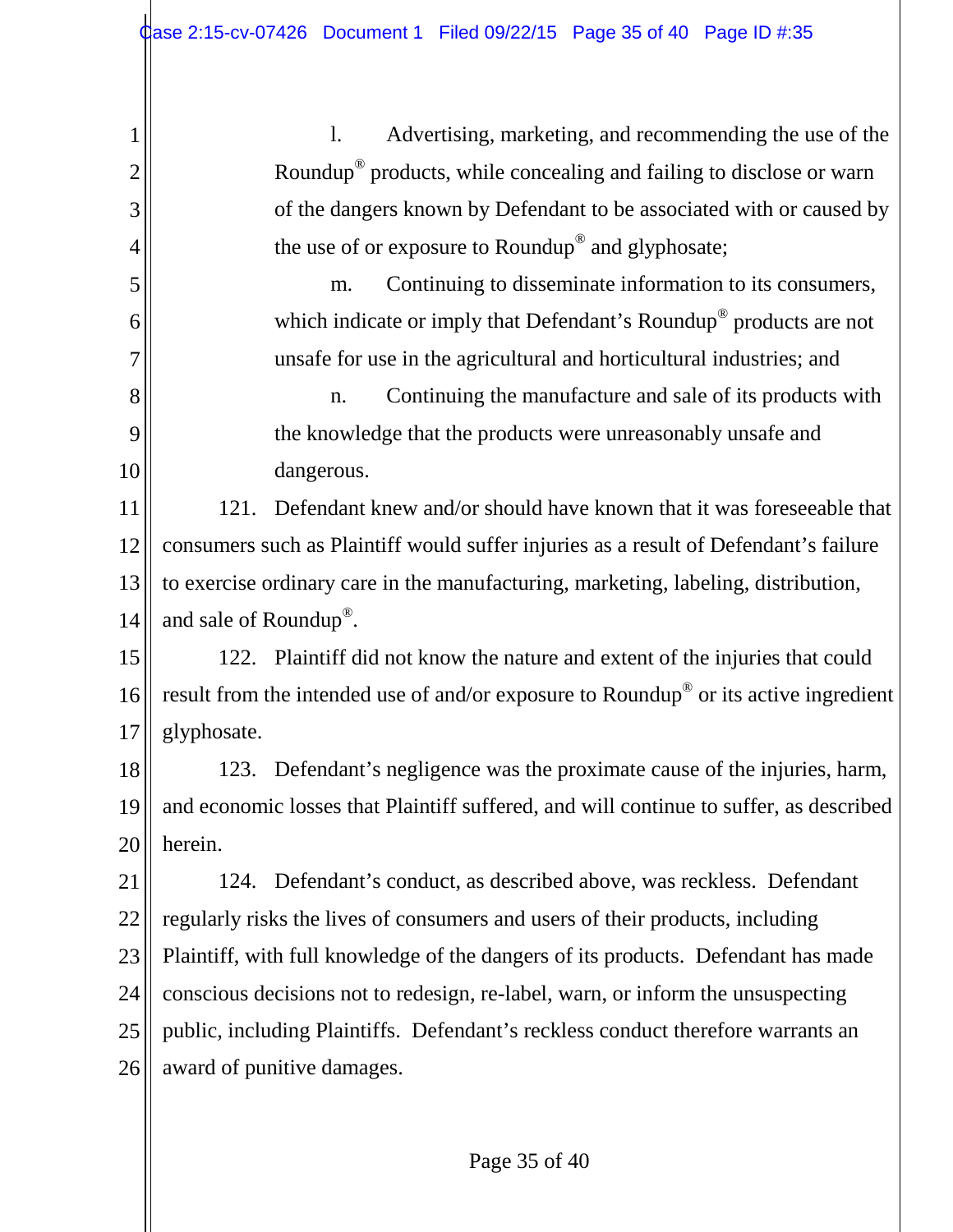1 2 3 4 5 6 7 125. As a proximate result of Defendant's wrongful acts and omissions in placing its defective Roundup® products into the stream of commerce without adequate warnings of the hazardous and carcinogenic nature of glyphosate, Plaintiff has suffered and continues to suffer severe and permanent physical and emotional injuries. Plaintiff has endured pain and suffering, has suffered economic losses (including significant expenses for medical care and treatment) and will continue to incur these expenses in the future.

8 9 10 11 12 126. WHEREFORE, Plaintiff respectfully requests that this Court enter judgment in Plaintiff's favor for compensatory and punitive damages, together with interest, costs herein incurred, attorneys' fees and all such other and further relief as this Court deems just and proper. Plaintiff also demands a jury trial on the issues contained herein.

### **CLAIM FOUR**

# **BREACH OF IMPLIED WARRANTIES**

16 17 127. Plaintiff incorporates by reference each and every allegation set forth in the preceding paragraphs as if fully stated herein.

13

14

15

18 19 20 21 22 23 128. At all times relevant to this litigation, Defendant engaged in the business of testing, developing, designing, manufacturing, marketing, selling, distributing, and promoting its Roundup® products, which are defective and unreasonably dangerous to consumers, including Plaintiff, thereby placing Roundup® products into the stream of commerce. These actions were under the ultimate control and supervision of Defendant.

24 25 26 129. Before the time that Plaintiff was exposed to the use of the aforementioned Roundup® products, Defendant impliedly warranted to its consumers—including Plaintiff's employer—that its Roundup® products were of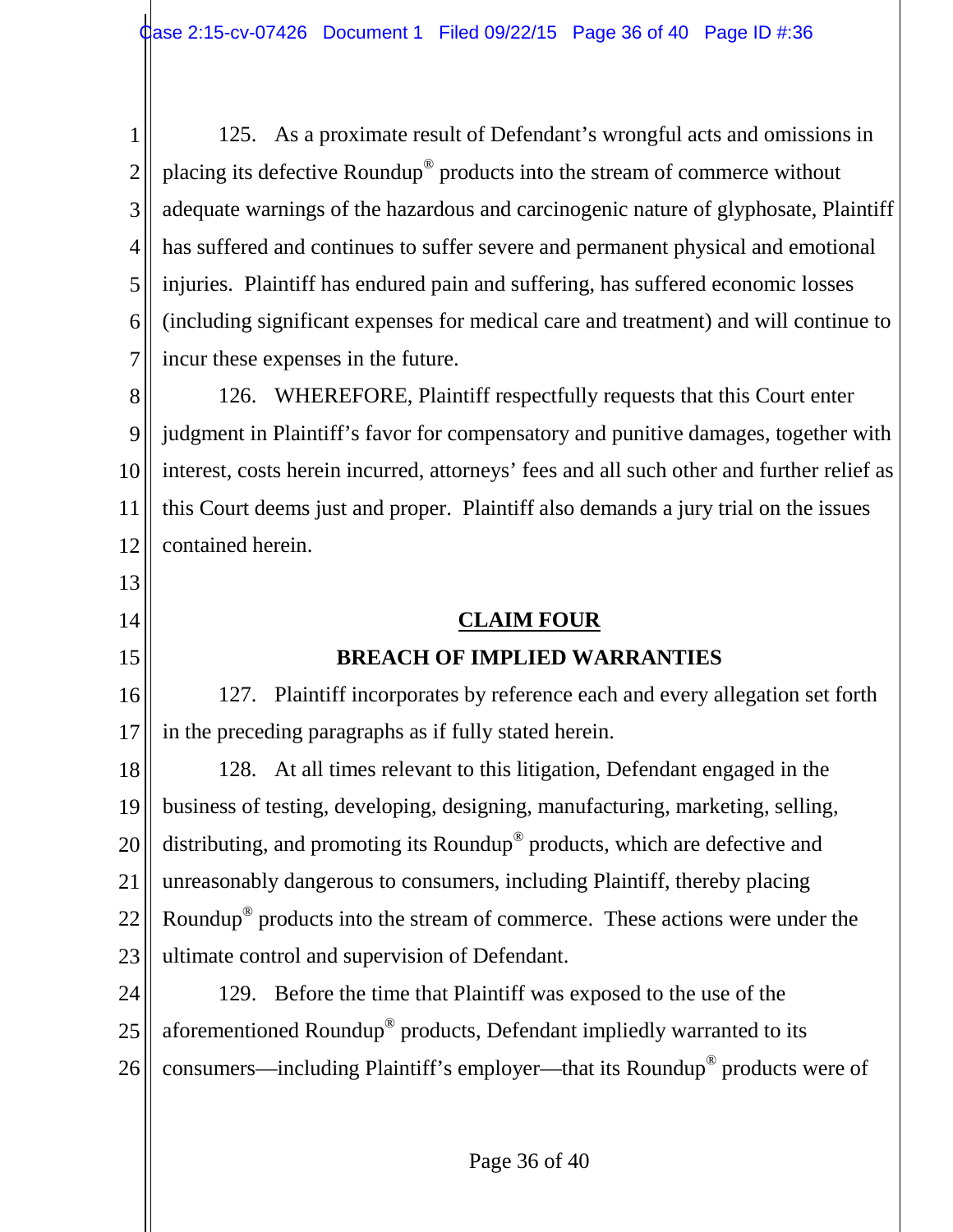1 2 merchantable quality and safe and fit for the use for which they were intended; specifically, as horticultural herbicides.

3 4 5 6 130. Defendant, however, failed to disclose that Roundup® has dangerous propensities when used as intended and that the use of and/or exposure to Roundup® and glyphosate-containing products carries an increased risk of developing severe injuries, including Plaintiff's injuries.

7 8 9 10 131. Upon information and belief, Plaintiff's employers reasonably relied upon the skill, superior knowledge and judgment of Defendant and upon its implied warranties that the Roundup® products were of merchantable quality and fit for their intended purpose or use.

11 12 132. Upon information and belief, Plaintiff's employer was at all relevant times in privity with Defendant.

13 14 15 16 133. Plaintiff is the intended third-party beneficiaries of implied warranties made by Defendant to the purchasers of its horticultural herbicides, including the company that employed Plaintiff, and as such Plaintiff is entitled to assert this claim.

17 18 19 134. The Roundup<sup>®</sup> products were expected to reach and did in fact reach consumers and users, including Plaintiff, without substantial change in the condition in which they were manufactured and sold by Defendant.

20 21 22 23 135. At all times relevant to this litigation, Defendant was aware that consumers and users of its products, including Plaintiff, would use Roundup® products as marketed by Defendant, which is to say that Plaintiff was a foreseeable user of Roundup®.

24 25 26 136. Defendant intended that its Roundup® products be used in the manner in which Plaintiff in fact used them and Defendant impliedly warranted each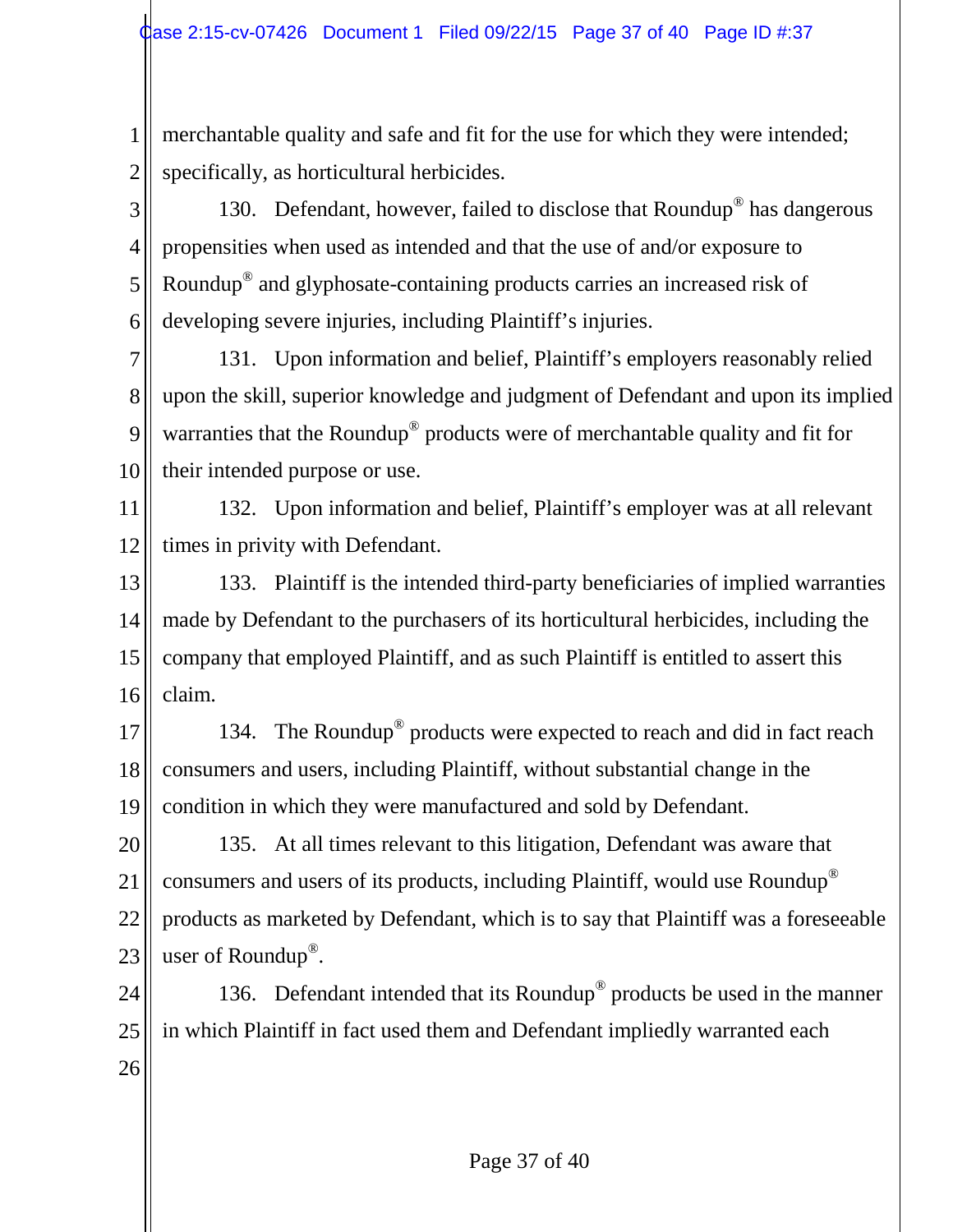1 2 product to be of merchantable quality, safe, and fit for this use, despite the fact that Roundup® was not adequately tested or researched.

3 4 5 137. In reliance upon Defendant's implied warranty, Plaintiff used Roundup® as instructed and labeled and in the foreseeable manner intended, recommended, promoted and marketed by Defendant.

6 7 8 138. Neither Plaintiff nor Plaintiff's employer could have reasonably discovered or known of the risks of serious injury associated with Roundup® or glyphosate.

9 10 11 12 13 139. Defendant breached its implied warranty to Plaintiff in that its Roundup® products were not of merchantable quality, safe, or fit for their intended use, or adequately tested. Roundup<sup>®</sup> has dangerous propensities when used as intended and can cause serious injuries, including those injuries complained of herein.

14 15 16 140. The harm caused by Defendant's Roundup<sup>®</sup> products far outweighed their benefit, rendering the products more dangerous than an ordinary consumer or user would expect and more dangerous than alternative products.

17 18 19 20 21 141. As a direct and proximate result of Defendant's wrongful acts and omissions Plaintiff has suffered severe and permanent physical and emotional injuries. Plaintiff has endured pain and suffering, have suffered economic loss (including significant expenses for medical care and treatment) and will continue to incur these expenses in the future.

22 23 24 25 26 142. WHEREFORE, Plaintiff respectfully requests that this Court enter judgment in Plaintiff's favor for compensatory and punitive damages, together with interest, costs herein incurred, attorneys' fees, and all such other and further relief as this Court deems just and proper. Plaintiff also demands a jury trial on the issues contained herein.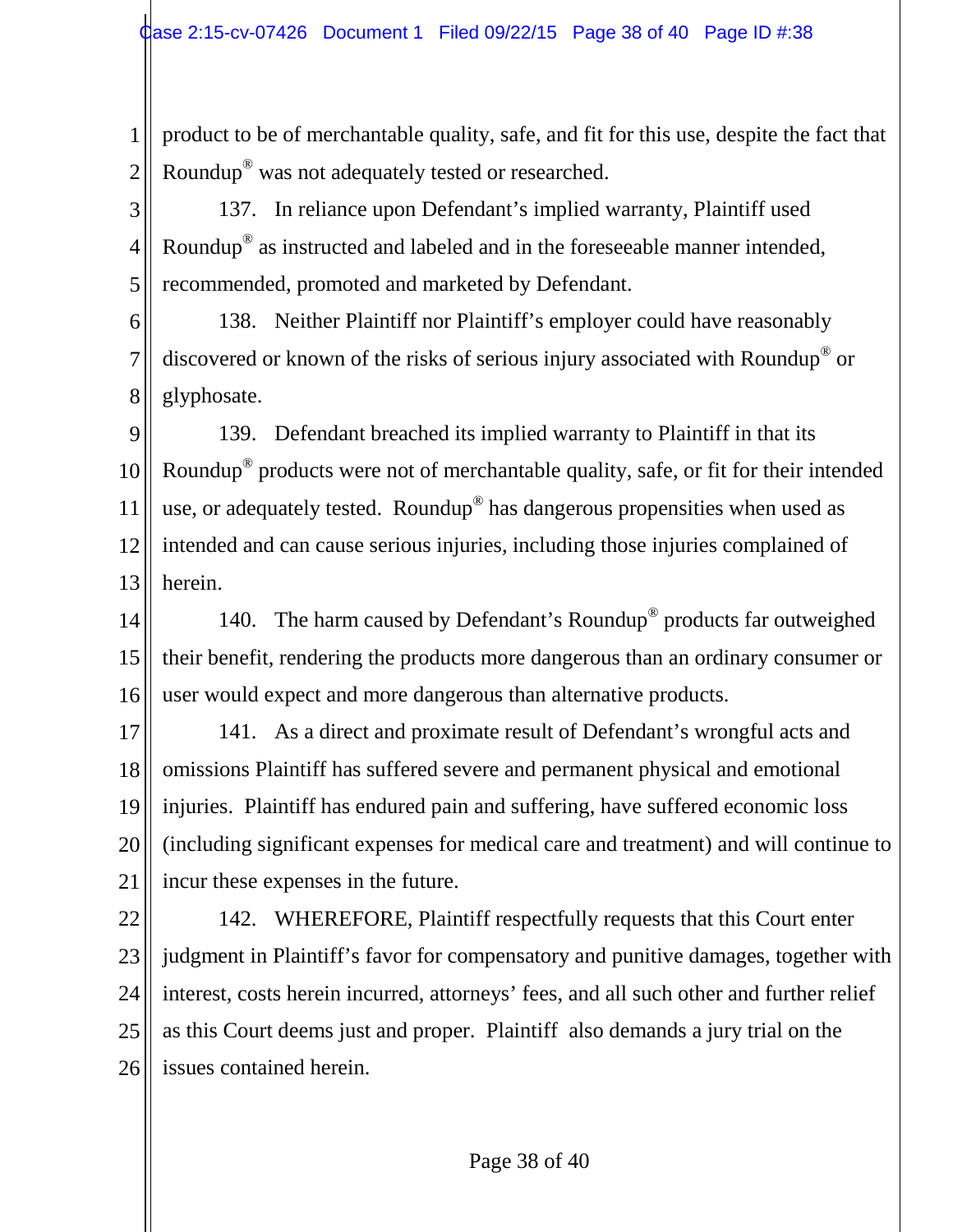|                | <b>Case 2:15-cv-07426 Document 1 Filed 09/22/15 Page 39 of 40 Page ID #:39</b>   |  |  |
|----------------|----------------------------------------------------------------------------------|--|--|
| 1              | <b>PRAYER FOR RELIEF</b>                                                         |  |  |
| $\overline{2}$ | WHEREFORE, Plaintiff requests that the Court enter judgment in their favor       |  |  |
| 3              | and against Monsanto, awarding as follows:                                       |  |  |
| $\overline{4}$ | A. compensatory damages in an amount to be proven at trial;                      |  |  |
| 5              | B. punitive damages;                                                             |  |  |
| 6              | C. costs including reasonable attorneys' fees, court costs, and other litigation |  |  |
| 7              | expenses; and                                                                    |  |  |
| 8              | D. any other relief the Court may deem just and proper.                          |  |  |
| 9              |                                                                                  |  |  |
| 10             | <b>JURY TRIAL DEMAND</b>                                                         |  |  |
| 11             | Plaintiff demands a trial by jury on all of the triable issues within this       |  |  |
| 12             | Complaint.                                                                       |  |  |
| 13             |                                                                                  |  |  |
| 14             | Dated: September 22, 2015<br>Los Angeles, California                             |  |  |
| 15             | <b>WEITZ &amp; LUXENBERG, P.C.</b>                                               |  |  |
| 16             | /s/ Christopher B. Dalbey_                                                       |  |  |
| 17             | Christopher B. Dalbey (SBN 285562)                                               |  |  |
| 18             | cdalbey@weitzlux.com<br>1880 Century Park East, Suite 700                        |  |  |
| 19             | Los Angeles, CA 90067                                                            |  |  |
| 20             | Tel: (310) 247-0921<br>Fax: (310) 786-9927                                       |  |  |
| 21             |                                                                                  |  |  |
| 22             | Robin L. Greenwald (pro hac vice<br>application anticipated)                     |  |  |
| 23             | rgreenwald@weitzlux.com                                                          |  |  |
| 24             | Maja Lukic (pro hac vice application<br>anticipated)                             |  |  |
| 25             | mlukic@weitzlux.com                                                              |  |  |
| 26             |                                                                                  |  |  |
|                | Page 39 of 40                                                                    |  |  |